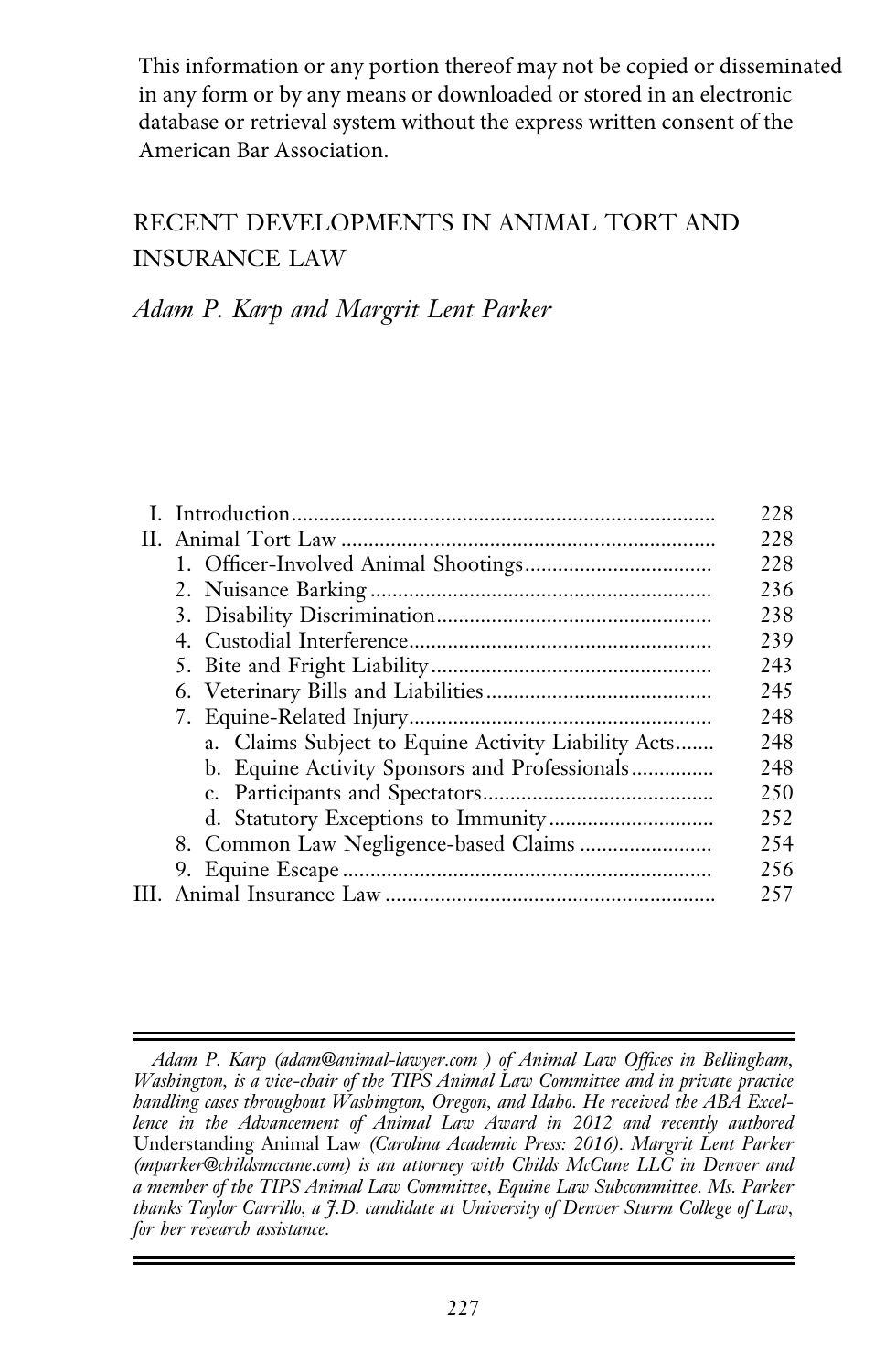#### i. introduction

Joining the ranks of every other Circuit to decide the question, the Sixth Circuit answered whether a dog shot by police implicates the Fourth Amendment, and a district court within that Circuit added a wrinkle by deciding whether it attaches to *unlicensed* dogs, akin to contraband. A Utah district court weighed the urgency of finding a missing toddler against warrantless entry into a neighbor's backyard followed by a warrantless seizure of his dog. The Oregon Court of Appeals and U.S. Bankruptcy Court of Oregon touched upon the financial and surgical sequelae of a decade's worth of nuisance barking. California examined whether a proprietor broke discrimination laws pertaining to a service animal in training. Missouri evaluated the soundness of a rescue's repossession clause and Oregon's state and federal courts considered the right of a city to adopt out a dog owned by a once-convicted, but later retried and acquitted, woman. Georgia's high court held that an *attempted* bite establishes a vicious propensity to penetrate skin. Idaho's high court refused to hold a landlord liable as harborer of his tenant's dog or to treat Belgian Shepherds as abnormally dangerous. In addition, Colorado's high court excused from fault the owner of dogs who scared a child into traffic. Ohio followed the trend of refusing to limit veterinary bill recovery to market value, but Washington rejected mental anguish damages to a man who witnessed an allegedly botched euthanasia.

This past survey year saw several equine-related tort cases addressing regularly litigated issues in the now predominant equine liability statutes that exist in forty-eight of fifty states, as well as addressing common law tort principles where there is no such statute. Cases involving loose horses reinforce the importance of control over the care and keeping of the escaped horse in determining whether there is a duty of care to the plaintiff. On the insurance front, two cases considered and rejected insurance companies' denial of coverage due to untimely notice of a claim by an animal advocacy group sued for RICO violations and denial of coverage for dogbite liability due to failure to disclose prior biting incidents.

#### II. ANIMAL TORT LAW

### 1. Officer-Involved Animal Shootings

During this survey period, the Sixth Circuit finally had an opportunity to examine Fourth Amendment consequences of police slaying dogs in Brown v. Battle Creek Police Department.<sup>1</sup> The Battle Creek Police Department (BCPD) executed a search warrant at the residence where Vincent

<sup>1. 844</sup> F.3d 556 (6th Cir. 2016).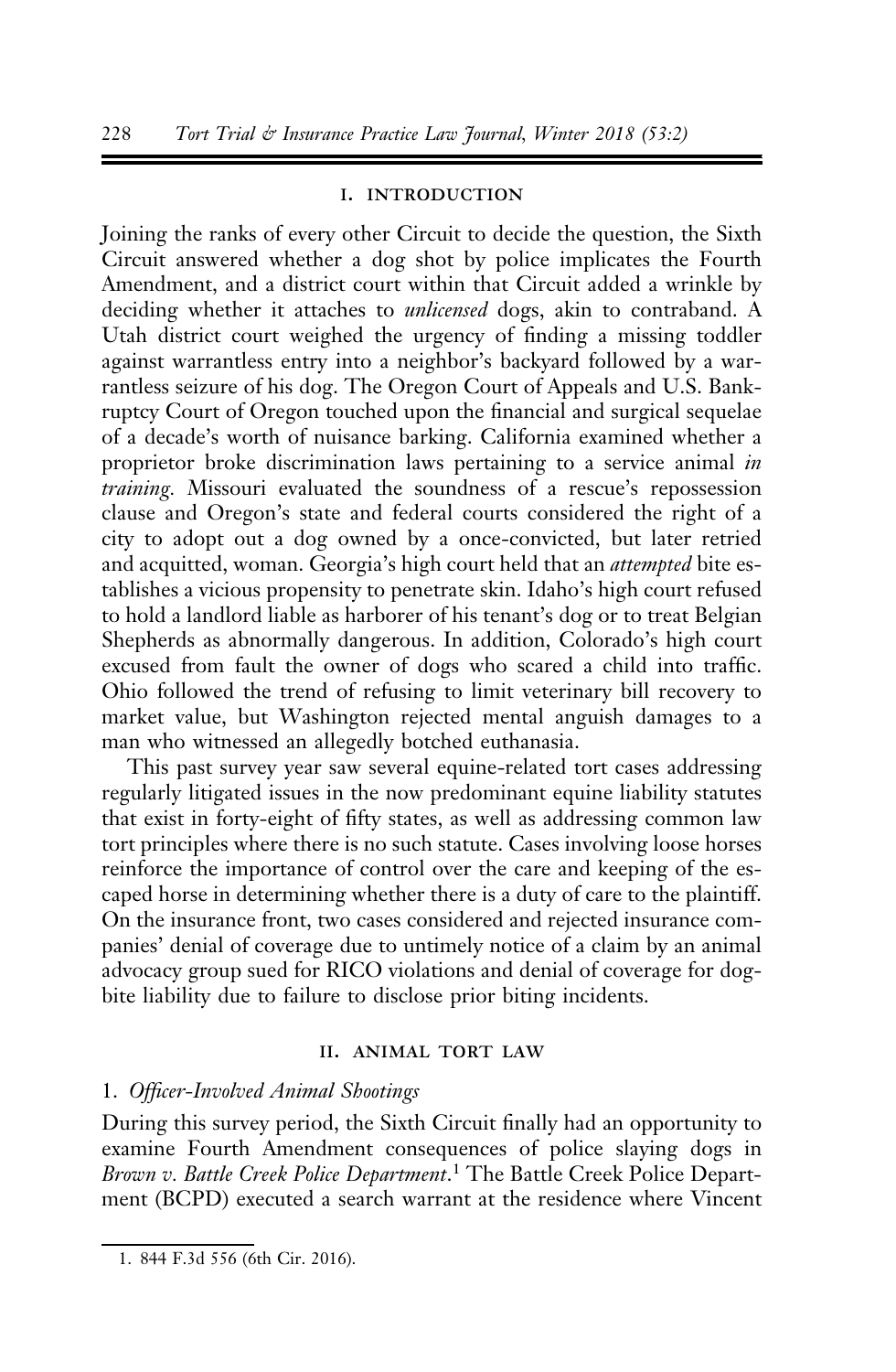Jones, a known gang leader and drug dealer, reportedly lived. Though they observed two pit bull terrier-type dogs barking at the living room window, the officers used a battering ram to breach the front door, prompting the dogs to react. The male dog barked at the officers, standing his ground in the entryway except for "a few inches." The officer who shot the male classified the behavior as a "lunge." The female dog ran into the basement.2 Though Officer Klein wounded the ninety-seven-pound, unleashed, male dog, causing him to retreat to the stairway, and even though the dog did not then present a direct, imminent threat, he prevented officers from sweeping the basement, stymieing their efforts to secure the residence. Thus, lethal force of two additional shots by Klein was justified even though the male dog had just turned his body and barked.<sup>3</sup> As to the fifty-three-pound, unleashed, female dog, though she had run to the basement and stayed there while the officers secured the upstairs and killed the male dog, whereupon she simply stood in the middle of the basement and barked, the court deferred to the officers' testimony that they were "unable to safely clear the basement" with her there. Hence, the court deemed it reasonable for Klein to shoot the female dog, as well.<sup>4</sup> Sadly, that shot did not kill her, so she ran to hide in a corner of the basement, but this kept Officer Young from searching that area. When she moved in his direction, he shot her, followed by Officer Case shooting her a third time to "put her out of her misery" as she had "blood coming out of numerous holes." The court deemed all three discharges authorized, including the one that caused her death.<sup>5</sup>

The Browns sued individual officers under 42 U.S.C. § 1983, asserting Fourth Amendment seizures in the slaying of the two dogs and breaching the front door after Mr. Brown, who had been arrested just outside the dwelling, offered his key to the officers. They also asserted a Monell claim against the city due to lack of training to address what they characterized as the known risk of constitutional injury officer-involved canine shootings.<sup>6</sup> After the trial court dismissed all claims, the Browns appealed.<sup>7</sup> As a matter of first impression, the Sixth Circuit joined all sister Circuits (viz., District of Columbia, Second, Third, Fourth, Seventh, Ninth, and Tenth) by finding "a constitutional right under the Fourth Amendment to not have one's dog unreasonably seized."<sup>8</sup> As of 2013, the date of the incident, neither the U.S. Supreme Court nor the Sixth

<sup>2.</sup> Id. at 563.

<sup>3.</sup> Id.

<sup>4.</sup> Id. 5. Id.

<sup>6.</sup> Id. at 564.

<sup>7.</sup> Id.

<sup>8.</sup> Id. at 566.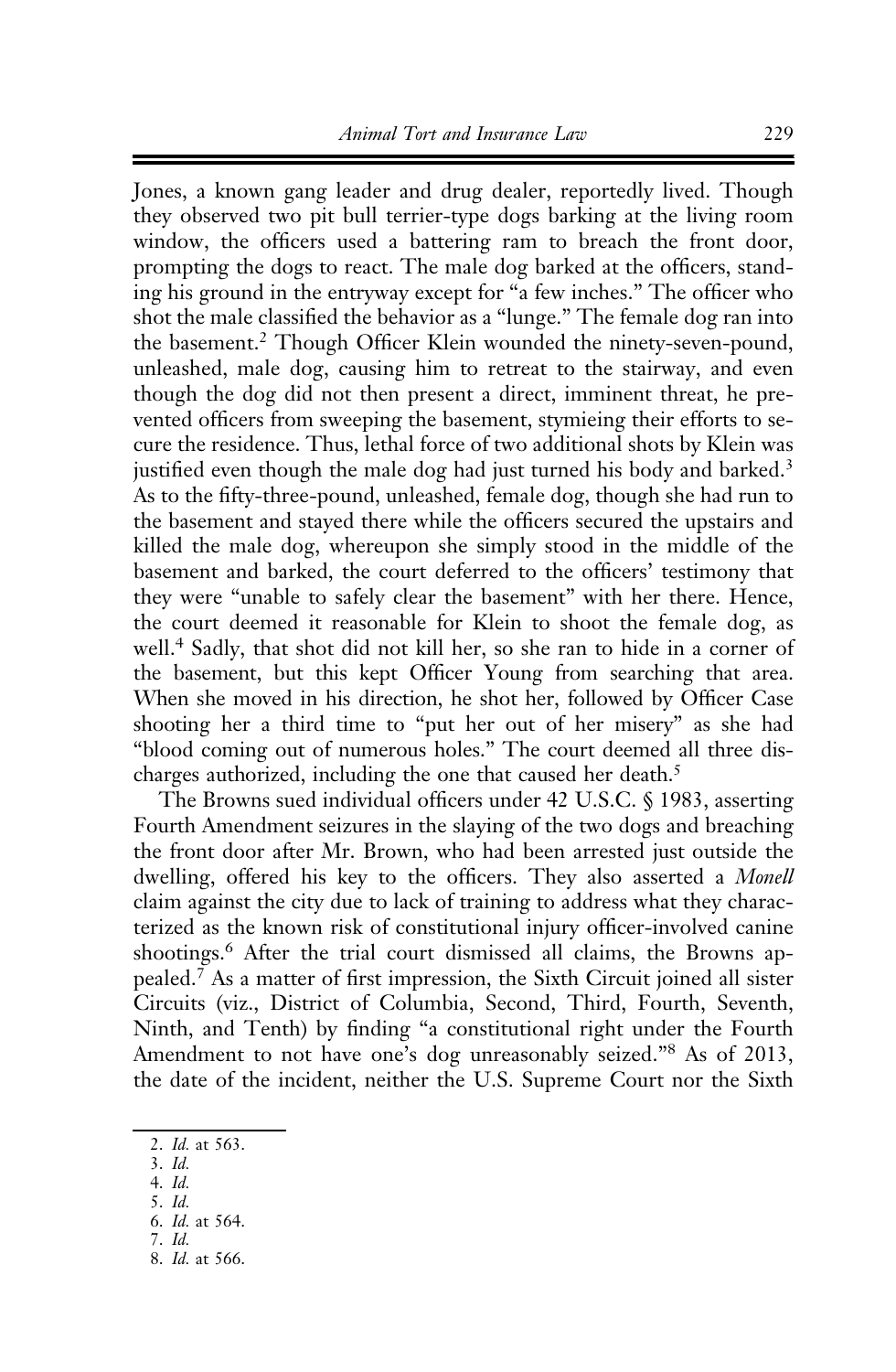Circuit had determined whether it was clearly established that seizing a dog triggered the Fourth Amendment; however, every other circuit and a district court within the Sixth Circuit had, sufficing to put the officers on notice of such constitutional directive.<sup>9</sup>

Turning then to whether the officers violated this clearly established right, the Sixth Circuit considered the reasonableness of the slayings in light of any imminent threat to a reasonable officer on the scene.<sup>10</sup> While crediting the Ninth Circuit's assessment that shooting dogs constitutes a "severe intrusion[] given the emotional attachment between a dog and an owner," the Brown court found no admissible evidence sufficient to create a genuine issue of material fact to persuade a reasonable jury to return a verdict in the Browns' favor, a holding ostensibly fashioned in part from the imminent threat created not of the dogs, but of Vincent Jones, or, to be precise, Jones's gang associates expected to be at the home or nearby during the raid.<sup>11</sup> Additionally, the court found probative the testimony of Officer Klein, who deposed to the dogs' consistent and aggressive barking, lunging toward the windows as the officers approached, rushing to the front door after the breach, and otherwise standing their ground.<sup>12</sup> While Mr. Brown offered testimony challenging the timing of the entrylevel gunshots and whether the dogs were barking as alleged by the officers, he could not rebut the officers' testimony that the dogs threatened the officers' safety. For that reason, the appeals court determined that the trial court properly granted summary judgment.<sup>13</sup>

In reaching the foregoing conclusions, the Sixth Circuit distinguished the Ninth Circuit's Hells Angels decision,<sup>14</sup> which declared it unreasonable to kill guard dogs of whose existence the officers were aware a week prior to executing the warrant. In contrast, because the BCPD officers only learned of at least one dog on the way to the raid, they lacked meaningful time to formulate a plan to enter without killing the dogs while at the same time thwarting the suspects' escape from the premises, destruction of evidence, or preparing to ambush the officers.<sup>15</sup> Breed discrimination also informed the Circuit's ruling, given its discussion of the Fourth Circuit's Altman decision<sup>16</sup> stating that pit bulls were a "dangerous breed of dog." The court held that "confront[ing] two large pit bulls for the first

10. Id.

 $9.$  *Id.* at 567.

<sup>11.</sup> Jones was apprehended en route to the residence. Id. at 568–69.

<sup>12.</sup> Id. at 569.

<sup>13.</sup> Id. at 570.

<sup>14.</sup> San Jose Hells Angels Motorcycle Club v. City of San Jose, 402 F.3d 962 (9th Cir. 2005).

<sup>15.</sup> Id. at 570–71.

<sup>16.</sup> Altman v. City of High Point, 330 F.3d 194 (4th Cir. 2003).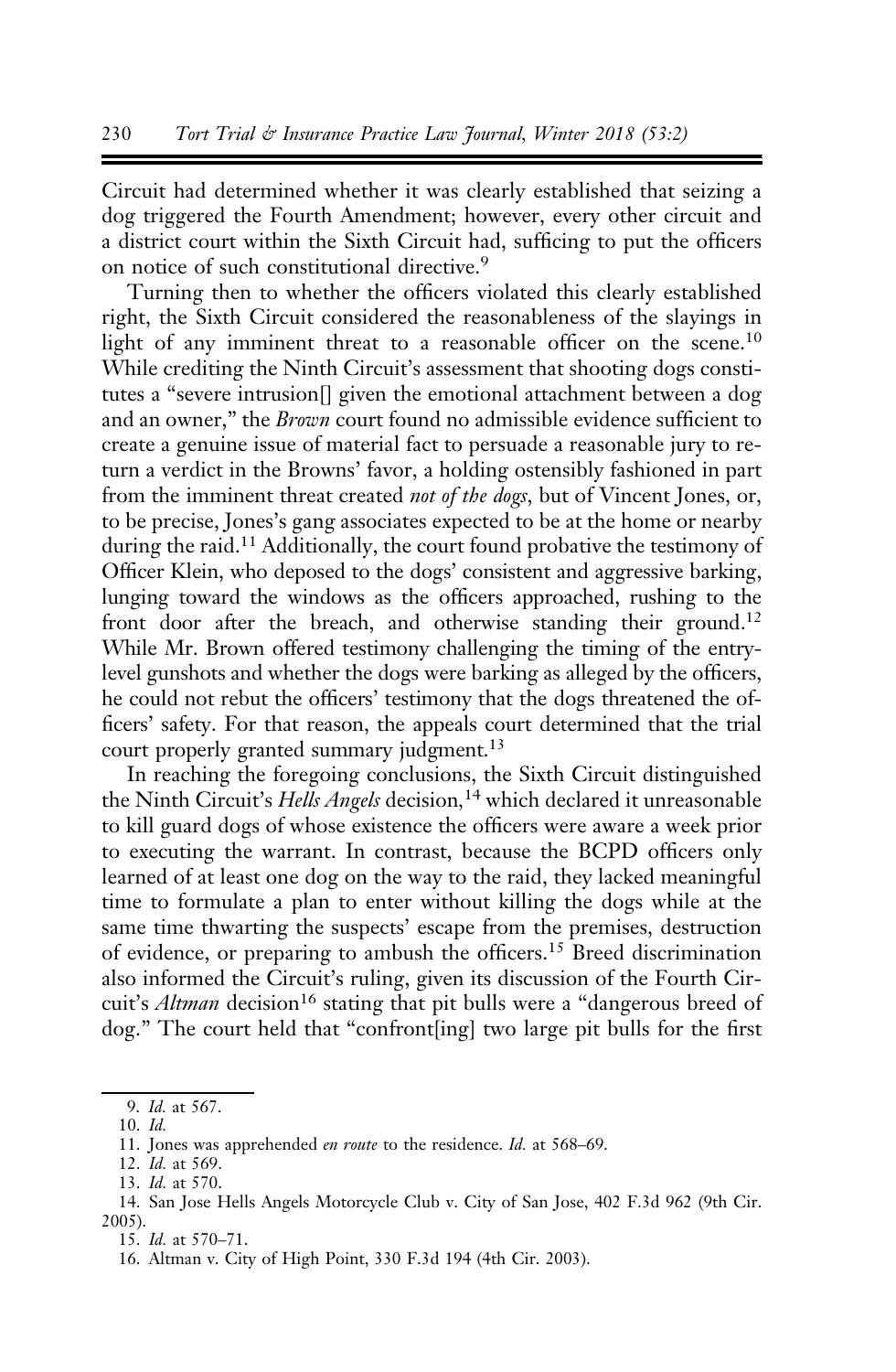time in an unsupervised environment where they were unleashed and in an enclosed space with the officers," coupled with:

Jones' criminal history, gang affiliations, the types of drugs he was suspected of distributing, the fact that the officers had no time to plan for the dogs, in addition to the officers' unrebutted testimony that the dogs either lunged or were barking aggressively at the officers, the nature and size of the dogs, the fact that the dogs were unleashed and loose in a small residence, all culminate into a finding that the officers acted reasonably when they shot and killed the two dogs.17

The Sixth Circuit affirmed dismissal of the *Monell* claim as well given the lack of evidence that the City of Battle Creek acted with deliberate indifference to historical constitutional abuses of which it would have been clearly on notice that deficient training would likely promote further injuries.<sup>18</sup> Though officers would tally and compare canine body counts, the Browns failed to persuade the court that "the need" for a specific policy or training "was so obvious and the likelihood that the inadequacy would result in the violation of constitutional rights was so great that the [City] as an entity can be held liable here for the extent of [Plaintiffs'] determined damages."<sup>19</sup> Had the Browns been able to prove systemic or widespread participation in the tally system that the police department's supervisory personnel sanctioned or even knew existed, a different outcome might have been obtained.<sup>20</sup> Yet, given the *Brown* court's earlier analysis clearing the officers of violating the Browns' Fourth Amendment rights, municipal liability would not arise as a matter of law, because even a policy encouraging a tally system or knowingly failing to instill canine neutralization training was not causally blameworthy; being the moving force behind constitutional conduct fails to state a claim.

After Brown, a district court in the Sixth Circuit decided another shooting case that raised the issue of whether the same protections apply to unlicensed dogs. Smith v. City of Detroit<sup>21</sup> examined the claim of Nikita Smith and Kevin Thomas, who sued the City of Detroit and numerous police officers when they shot and killed three dogs––Debo, a pit bull terrier-type dog; Smoke, a Rottweiler; and Mama, a pit bull terrier-type dog––during the execution of a search warrant at a residence at which Smith and Thomas were squatting.<sup>22</sup> Three days before executing the warrant, a confidential informant shared that he "thought he heard a

<sup>17.</sup> Id. at 572.

<sup>18.</sup> Id. at 574.

<sup>19.</sup> Id. (quoting Leach v. Shelby Cty. Sheriff, 891 F.2d 1241, 1248 (6th Cir. 1989)).

<sup>20.</sup> Id. at 574.

<sup>21. 2017</sup> WL 3279170 (E.D. Mich. Aug. 2, 2017).

<sup>22.</sup> Id. at \*1.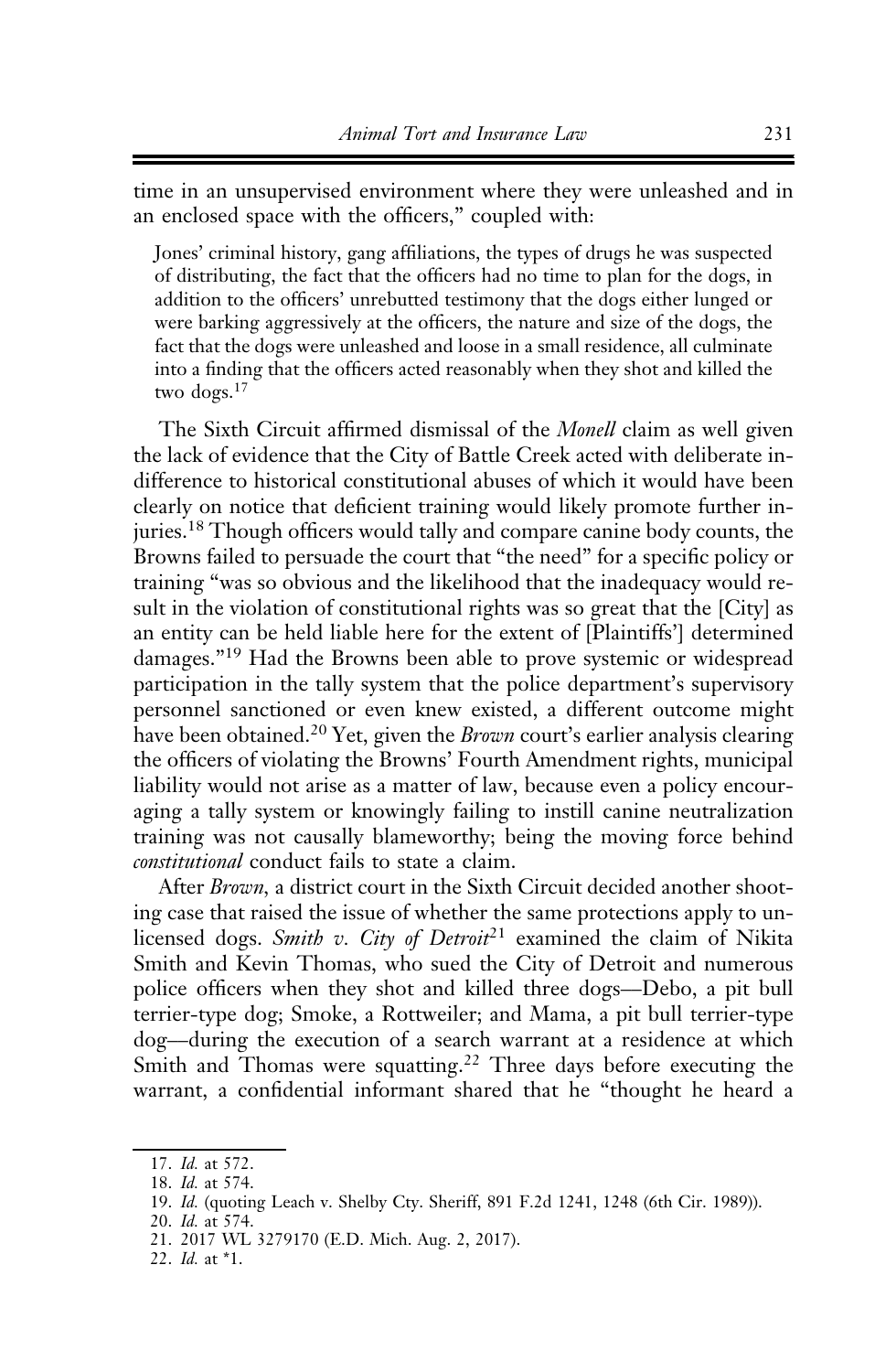small dog" at the dwelling from which marijuana was allegedly dealt.<sup>23</sup> The plan to neutralize the small dog was to "either shoot [it] or kick [it] away."<sup>24</sup> After knocking and announcing, officers heard barking from more than one large dog, yet they did not alter the plan, citing concern that the occupants would destroy evidence. Smith claimed that she called out to officers that she was going to secure the dogs before they entered and that she then relocated Debo and Mama to the basement, pushing the stove in front of the stairs leading to it, and ensuring that Smoke was behind a closed door in the bathroom.<sup>25</sup> Unfortunately, by the time they entered, Debo had pushed aside the stove and escaped from the basement. Smith claimed Debo stood or sat by her when an officer killed him with several rounds to the head.<sup>26</sup> Officer Morrison testified that Debo charged aggressively, prompting him to fire at Debo's legs to avoid striking Smith, who stood behind him.<sup>27</sup> Morrison then alleged he asked Smith to "put the dog up," at which point Smith took Debo to the kitchen but lost control, allowing Debo to charge Officer Gaines. It was then that Morrison killed Debo.<sup>28</sup>

As the officers continued to clear the residence, Morrison heard barking in the bathroom and cracked the door. He saw Smoke, whom he described as a vicious, growling dog ready to attack, but no people inside. Smoke then "amazing[ly]" opened the closed bathroom door himself, though this detail was not found in any police reports.<sup>29</sup> Although Smoke was trapped between the inward-opening door and vanity, to ensure he could not break free, and to end his suffering from prior gunshots, officers killed him.<sup>30</sup> Smith later stated that she did not know how to handle or control Smoke, because he was not her dog.<sup>31</sup> Officer Paul then attempted to enter the basement but encountered Mama in the stairway. Though still ten to twenty feet away from Paul when he fired his weapon, he claims he shot Mama as she climbed the stairs three to five feet toward him. Police found no narcotics or individuals in the basement and less than twenty-six grams of marijuana in the residence. Smith's misdemeanor charges were dismissed when the officers failed to appear in court to testify against her.32

- 23. Id. at \*2.
- 24. Id.
- 25. Id.
- 26. Id. 27. Id.
- 28. Id. at \*3.
- 29. Id.
- 30. Id.
- 31. Id.
- 32. Id.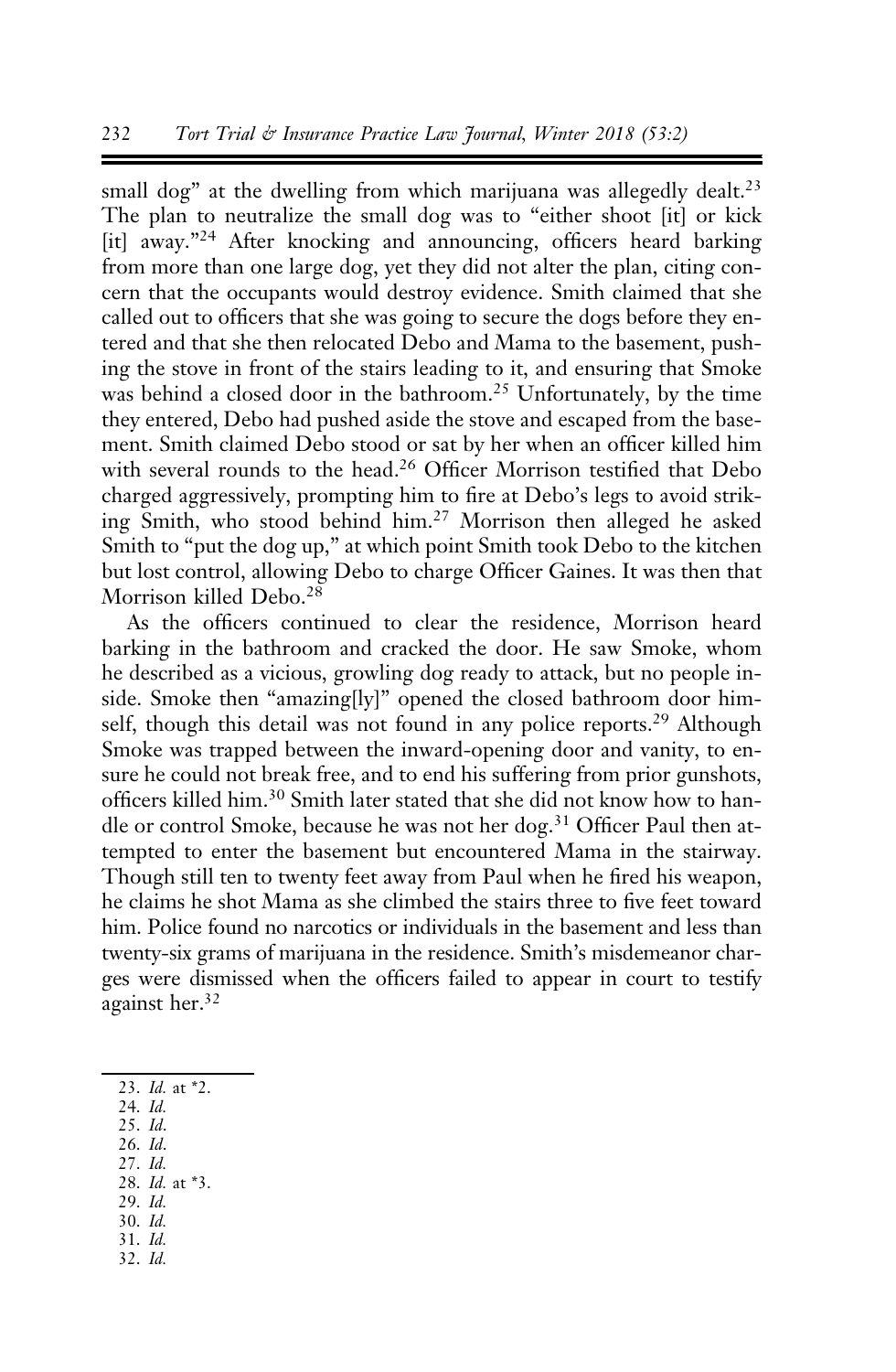The *Smith* opinion raises a novel licensing argument that may prompt a new defensive trend. The defendants successfully argued that the dogs were contraband unprotected by the Fourth Amendment because Smith and Thomas failed to license them. Citing Illinois v. Caballes,<sup>33</sup> the district court agreed.<sup>34</sup> Failure to license constitutes a misdemeanor under Detroit and Michigan law,<sup>35</sup> which also deems unlicensed dogs public nuisances.<sup>36</sup> Delving deeper into the statutory language, the district court noted that the Michigan Dog Law did not prevent the owner of a licensed dog from recovering against any police officer or other person to recover the value of a dog illegally killed by same, while also remarking that nothing in the Michigan code authorized officers to seize *unlicensed* dogs.<sup>37</sup> Indeed, though a 2014 amendment excised language mandating that sheriff's deputies search out and exterminate unlicensed dogs, and that the law required due process prior to killing unlicensed dogs, the court nonetheless ruled against the plaintiffs.<sup>38</sup>

A matter of first impression, the *Smith* court recognized that only one other court looked at this question in dictum, Pena v. Village of Maywood.<sup>39</sup> Pena cited United States v. Janik,<sup>40</sup> which found no lawful property interest in a disassembled submachine gun. Following this logic, the district court held that Debo, Smoke, and Mama "present[ed] a danger to the public similar to an unregistered gun." Had the dogs been licensed, "the police may have had advance notice that they existed."<sup>41</sup> The court does not explain how foreknowledge would have caused the officers to deviate from the only, evidently inadequate, plan available to the officers, i.e., to kill the dogs or kick them aside. Nor does it discuss Brown v. Muhlenberg Township,<sup>42</sup> which found that, though unlicensed, the Browns had a possessory interest in Immi and stating, "Officer Eberly argues that an unlicensed dog under Pennsylvania law is as a matter of law an abandoned dog. We find no authority for this proposition and, accepting the evidence tendered by the Browns, are unpersuaded that Immi should be regarded as having been abandoned."<sup>43</sup>

37. Smith, 2017 WL 3279170, at \*7.

- 40. 723 F.2d 537, 547 (7th Cir. 1983).
- 41. Smith, 2017 WL 3279170, at \*7.
- 42. 269 F.3d 205 (3d Cir. 2001).

43. Id. at 210 n.1; see also Roos v. Loeser, 183 P. 204 (Cal. Ct. App. 1919) and Scharfeld v. Richardson, 133 F.2d 340 (D.C. Cir. 1942) (rejecting that failure to license bars plaintiff

<sup>33. 543</sup> U.S. 405, 408 (2005).

<sup>34.</sup> Smith, 2017 WL 3279170, at \*5–6.

<sup>35.</sup> MICH. COMP. LAWS ANN. § 287.262; DETROIT CITY CODE § 6-2-1(a).

<sup>36.</sup> MICH. COMP. LAWS ANN. § 287.277.

<sup>38.</sup> Id. at \*6.

<sup>39. 2016</sup> WL 1019487 (N.D. Ill. Mar. 15, 2016) (asking, without answering, the question of whether an unlicensed pit bull constituted contraband).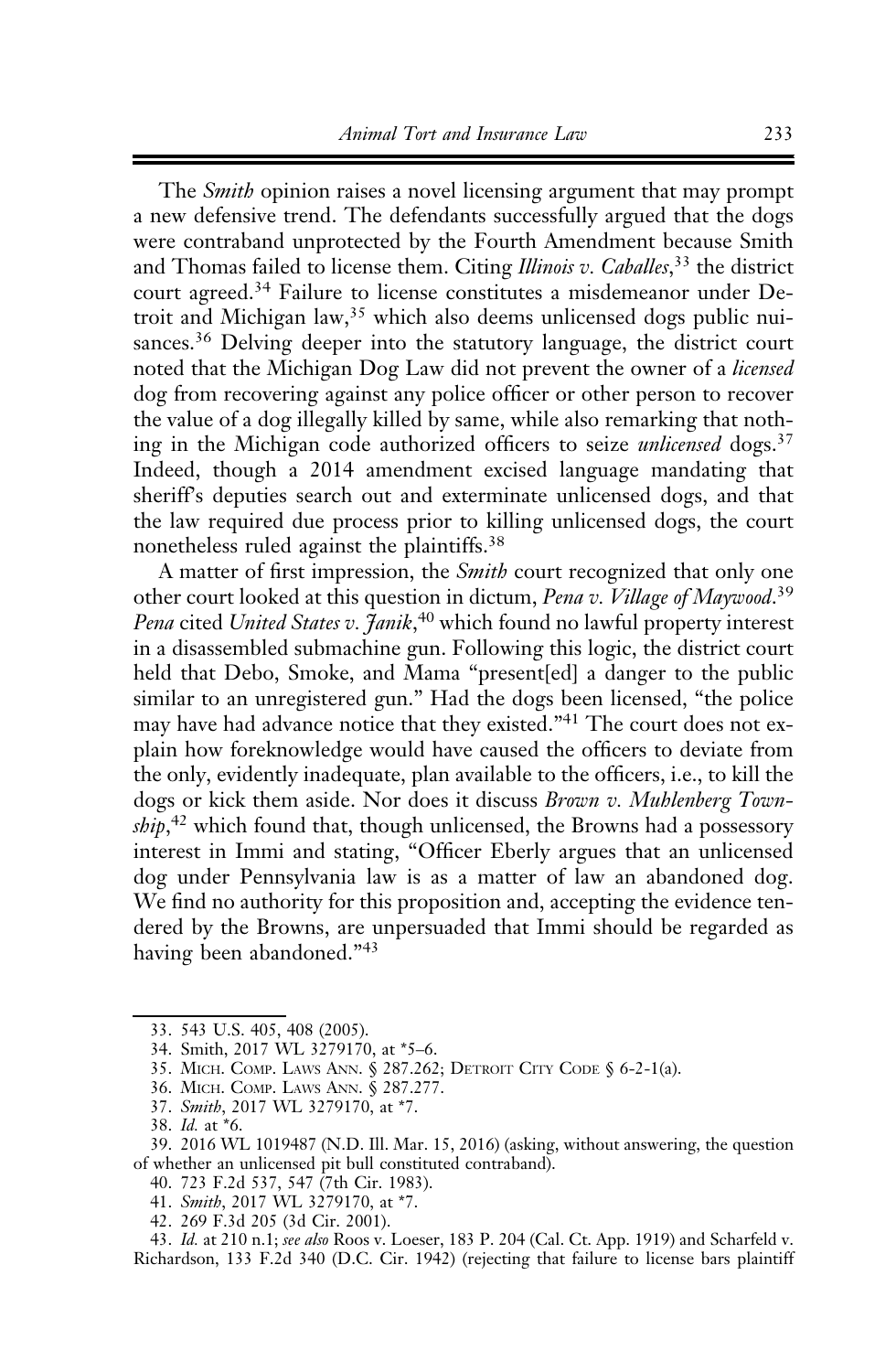The court nonetheless proceeded to analyze the Fourth Amendment claim, assuming the dogs were not contraband. In granting qualified immunity to the shooting officers, *Smith* held that while the Sixth Circuit had clearly established that citizens have a Fourth Amendment right against unreasonably seized dogs, no circuit had extended such holding to *unlicensed* dogs.<sup>44</sup> On the merits, the court found no evidence to rebut that Mama obstructed the officers' ability to clear the basement or that she presented an imminent threat when ascending the stairs; nor that Debo escaped Smith's hold and charged the officers before being shot in the doorway between the dining and living rooms.<sup>45</sup> The defendants conceded that a genuine issue of material fact existed as to Smoke.<sup>46</sup> The court dismissed the *Monell* claim, finding that "one example" in which the City settled with a dog owner" would not establish a pattern of categorical violations of dog owners' rights.<sup>47</sup> On the state claims, the court held that Michigan law does not permit recovery of emotional damages for injury to animals and dismissed the claim for intentional infliction of emotional distress.48 No conversion would lie, either, based on the court's earlier determination that the plaintiffs had no property interest in unlicensed dogs and that the officers had a privilege to dispose of them.<sup>49</sup> Alternatively, the court also granted governmental immunity to the officers' discretionary acts.<sup>50</sup>

The District of Utah examined Kendall v. Olsen.<sup>51</sup> Salt Lake City Police Officer Brett Olsen patrolled on motorcycle for a missing, nonverbal toddler, stopping house-to-house and knocking on doors to inquire.<sup>52</sup> When he knocked on the front door to Sean Kendall's property, about ten houses from the child's residence, he received no response, so he entered through an unlocked gate into Kendall's backyard and searched a shed, wherein he found no one.<sup>53</sup> As he turned to leave the shed, he observed a ninety-pound Weimaraner running at him barking loudly from twenty to twenty-five feet away.<sup>54</sup> Believing he could not outrun the dog to the gate, Olsen stomped his feet and took an aggressive stance, but such behavior did not deter the dog, who continued to close on his position,

from recovering damages for wrongful killing of dogs, albeit not in Fourth Amendment context).

44. Smith, 2017 WL 3279170, at \*8. 45. Id. at \*10.

46. Id.

47. Id. at \*11.

48. Id.

49. Id. at \*12.

50. Id.

51. 237 F. Supp. 3d 1156 (D. Utah 2017).

52. *Id.* at 1160.

53. Id. at 1162. 54. Id.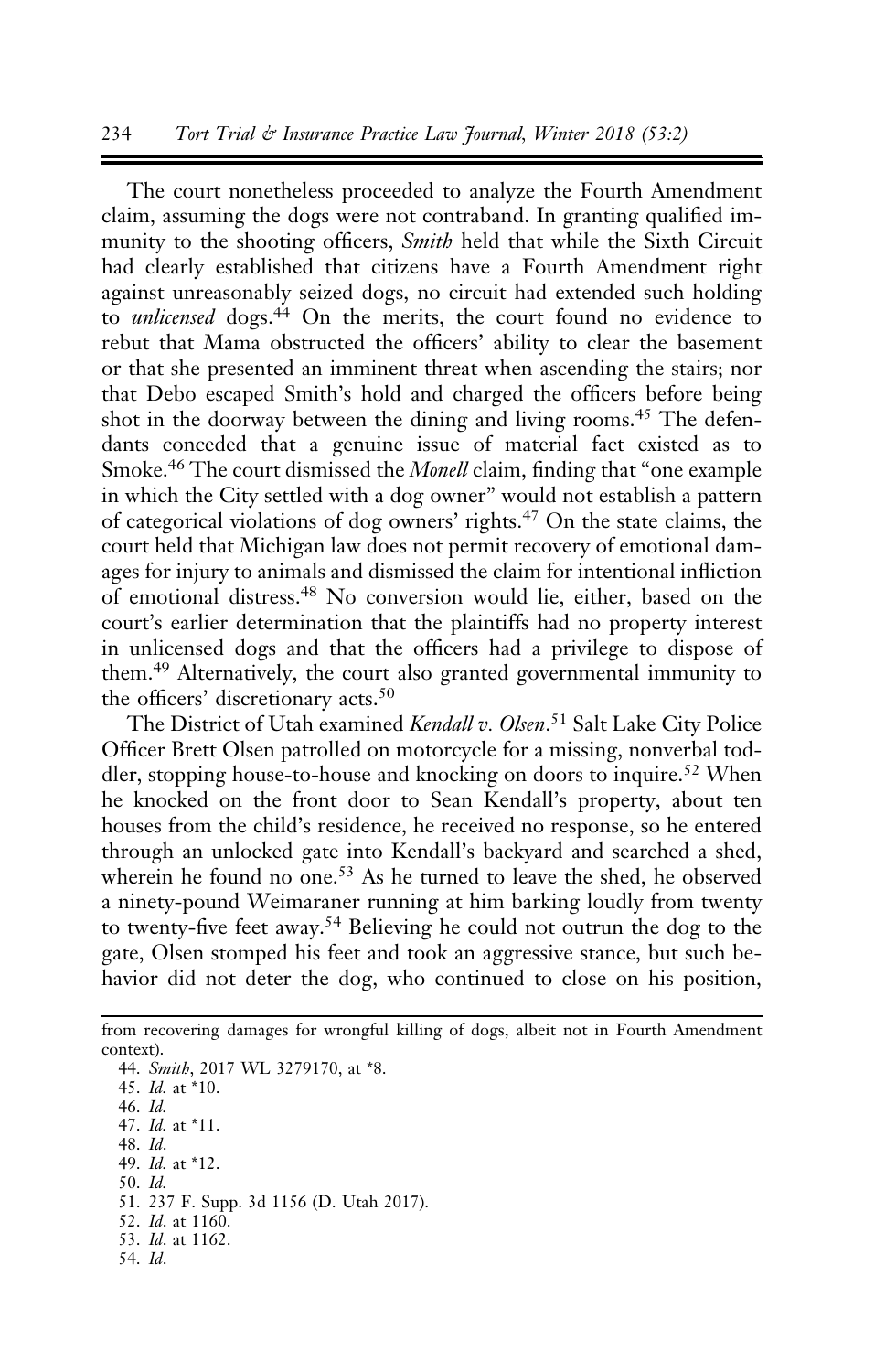prompting him to fire twice, killing the dog.<sup>55</sup> The missing boy was eventually found sleeping in his family's basement underneath a box.<sup>56</sup>

In granting qualified immunity to Olsen, the district court held that even if his entry to Kendall's backyard and shed constituted a search of protected Fourth Amendment curtilage, exigent circumstances to locate the missing child (who had reportedly been gone for about an hour when Olsen began canvassing, the time at which the likelihood of a positive outcome to the search drops precipitously) excused the warrantless intrusion.<sup>57</sup> As to the reasonableness of that intrusion, Kendall argued that blanket searches of residential yards a certain radius from the missing child's home were per se unreasonable. Further, aside from access and proximity, he argued that police needed to articulate a reason to believe the toddler was in a particular yard.<sup>58</sup> The court, however, held that Olsen and the city confined the search to areas where the toddler may have ambled within an hour's span, intruding no greater than necessary by first knocking for permission and then conducting a quick sweep of backyards, without entry into dwellings.<sup>59</sup>

Though since-reversed Tenth Circuit case law required law enforcement to state a reasonable basis to associate the emergency with the place to be searched, a 2006 decision supplanted that test with the less exacting and general requirement that "the manner and scope of the search [must be] reasonable."<sup>60</sup> Additionally, the court granted qualified immunity due to the lack of clearly established law stating that an officer may not sweep open and accessible nearby backyards when searching for a non-communicative, missing toddler without more to commend the action than proximity.<sup>61</sup> As for the Fourth Amendment seizure of the dog, officer safety prevailed over the admittedly serious intrusion occasioned by the seizure given uncontradicted evidence that the dog presented an imminent threat to Olsen. In an interesting variation on the theme of breed propensity often seen in these opinions, Kendall argued that Olsen should have known of the Weimaraner breed's reputation for docility and warmth, a factor counseling use of nonlethal force and deescalation. This prompted the court to take a breed-neutral, yet weight-specific approach:

Just as breeds with reputations for being dangerous or aggressive may act in friendly or docile ways in many circumstances, so too can dogs typically

<sup>55.</sup> Id.

<sup>56.</sup> Id.

<sup>57.</sup> Id. at 1164–65.

<sup>58.</sup> Id. at 1165. 59. Id. at 1165–66.

<sup>60.</sup> Id. at 1166.

<sup>61.</sup> Id. at 1167.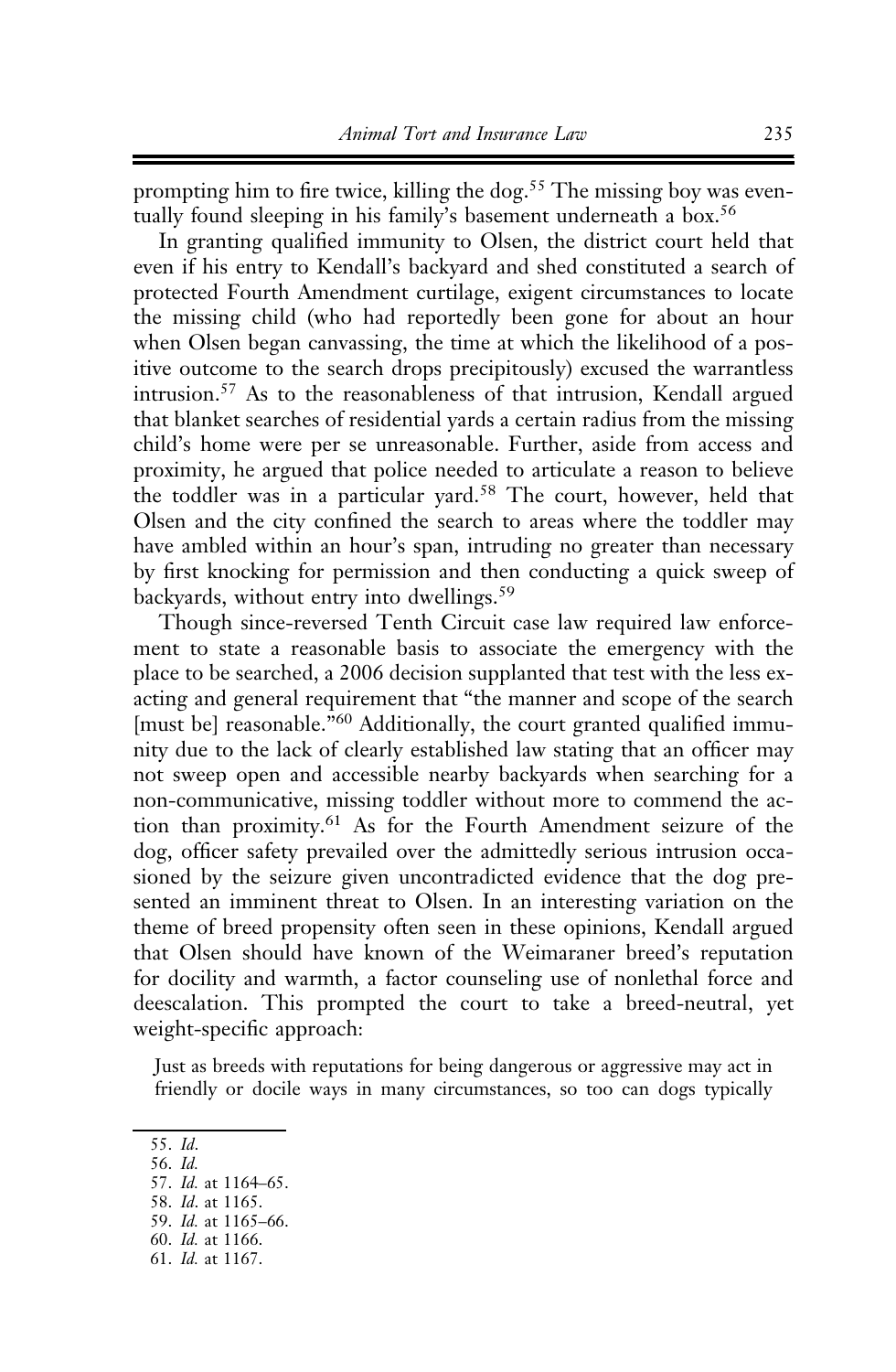thought to be warm and docile act aggressively at times. Regardless, officers are not charged with developing specific expertise in the nuances between breeds. To be sure, had Olsen been greeted with a 5-pound Pomeranian the analysis would be different, but he was confronted with a large, 90-pound dog, and it was reasonable to assume the charging dog posed a threat.<sup>62</sup>

While the dog may have been genteel to neighbors, the shooting officer knew nothing of the animal's reputation to allow him to better read the dog's signalment.<sup>63</sup> Citing McCarthy v. Kootenai County,<sup>64</sup> the court found that Olsen did not act unreasonably by failing to initially use nonlethal force, such as a baton or Taser.

# 2. Nuisance Barking

Plaintiffs Dale and Debra Krein lived next to defendants Karen Szewc and Jon Updegraff. The defendants bred Tibetan Mastiffs, who barked uncontrollably when left alone. Though the barking began in 2002, it took until 2004 and 2005 for Jackson County, Oregon, to cite Szewc for nuisance barking. In 2006, a hearing officer found her in violation of Jackson County Code  $\S$  612.09(c)(2), deeming such unbridled vocalization a public nuisance, fining her, and ordering the dogs moved or debarked.<sup>65</sup> The officer rejected the farm-use defense of OR. REV. STAT. § 30.935-.936, which rendered invalid any ordinance or regulation making a farm practice a nuisance or trespass and, further, which barred any private right of action based thereon. The Oregon Court of Appeals affirmed the officer's decision without opinion in Szewc v. Jackson County.<sup>66</sup>

Six years after the hearing officer's decision, in 2012, the Kreins sued the Szewces in state court for over a decade of disruptive canine vocalizations, claiming intentional and maliciously inspired nuisance, and seeking damages for barking from 2002 to 2012. They also sought an injunction preventing the defendants from having any dogs who bark so as to disturb their neighbors. The Kreins moved for partial summary judgment as to barking between 2002 and 2006, asserting preclusive effect of the hearing officer's decision and for summary judgment as to barking thereafter. As to Szewc, the court granted the motion for pre-2006 barking, but not as to Updegraff, who was not a party to the 2006 proceeding. The court also denied the Kreins' motion as to post-2006 matters.<sup>67</sup> The defendants' motion to dismiss on grounds of the statute of limitations was also rejected. The trial court found that one may not acquire a prescriptive

63. Id.

- 65. Krein v. Szewc, 287 Or. App. 481, 483 (Or. Ct. App. 2017).
- 66. 222 Or. App. 525 (Or. Ct. App. 2008).

<sup>62.</sup> Id. at 1169.

<sup>64. 2009</sup> WL 3823106, at \*6 (D. Idaho Nov. 12, 2009).

<sup>67. 2013</sup> WL 12126292 (Or. Cir. Ct. Sept. 19, 2013).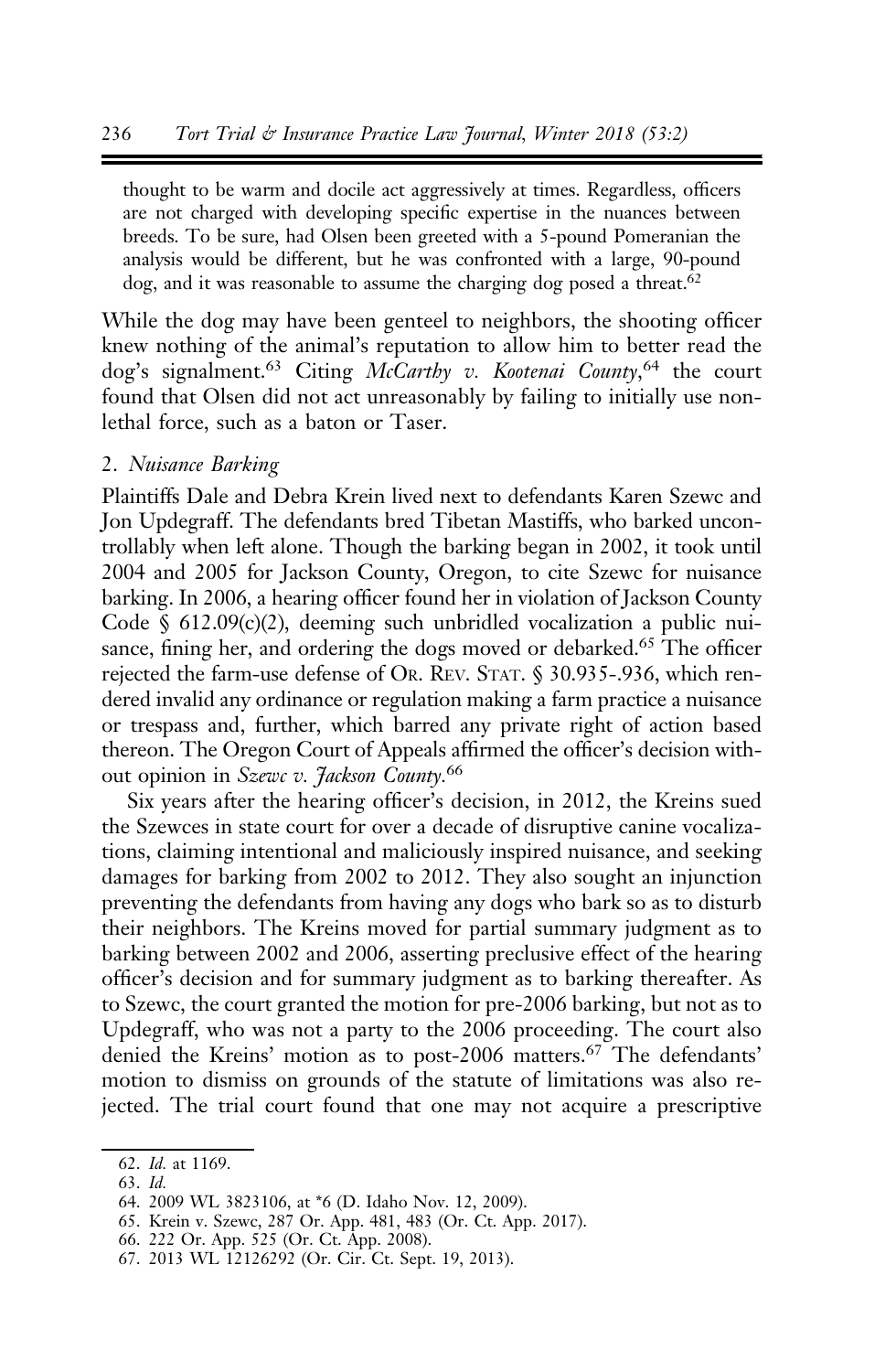right to maintain a public nuisance no matter how long maintained, thereby allowing the Kreins to seek damages from 2002.<sup>68</sup> A jury found actionable nuisance from 2002 to 2015 based on negligence, nuisance, and intentional conduct. Following trial, the bench held an injunction evidentiary hearing, ordering the defendants to debark all adult Mastiffs or remove them from the premises.

On appeal, the defendants urged reversal of the injunction based on the Kreins' failure to expressly plead they had no adequate remedy at law, an argument rejected by the doctrine of trial by consent. The court also dismissed the contention that the Kreins were forced to elect between compensatory and injunctive remedies, holding instead that they were not mutually exclusive and explaining that because the monetary award recompensed retrospective injury only, and the injunction sought to stem prospective harm, no inconsistency arose. Surprisingly, the defendants "d[id] not otherwise challenge the propriety of an injunction" that required nontherapeutic devocalization.<sup>69</sup>

In the midst of the civil litigation that commenced in February 3, 2012, on March 14, 2014, the Szewces filed for Chapter 13 bankruptcy. In June 2014, the Kreins lodged an adversary complaint seeking nondischargeability of the entire judgment under 11 U.S.C.  $\frac{1328(a)(4)}{26}$ , which excepts debts for restitution or damages awarded in a civil action against a debtor as a result of willful or malicious conduct by the debtor that caused personal injury to an individual. It was not until April 2, 2016, however, when the jury ruled in favor of the Kreins for \$238,942, that the adversary complaint could ripen. As the undifferentiated judgment failed to specify with exactness what portion of the damages pertained to barking prior to filing of the Chapter 13 petition, the bankruptcy court apportioned damages per diem,70 excluding \$34,643 as post-petition debt, and rejecting the debtors' argument that "their post-petition tortious conduct should be wrapped into a potentially dischargeable pre-petition claim simply because Plaintiffs were on fair notice the dogs would likely keep barking post-bankruptcy."71

The court analogized Section 1328(a)(4) to the willful and malicious injury exception of 11 U.S.C. § 523(a)(6), which requires dual intent to perform both the act leading to injury as well as the injurious consequences thereof.<sup>72</sup> It further examined whether the Kreins proved a "personal injury," defined to mean bodily injury, not invasion of property or business interests, looking to Oregon nuisance law, upon which the state court judgment was rendered. Finding that the state court record

<sup>68. 2012</sup> WL 12886623 (Or. Cir. Ct. May 3, 2012).

<sup>69.</sup> Krein v. Szewc, 281 Or. App. at 486 n.2.

<sup>70. \$46.19</sup> per day. Id. at nn.9 & 10.

<sup>71.</sup> In re Szewc, 568 B.R. 348, 356 (Bankr. D. Or. 2017).

<sup>72.</sup> Id. at 357–58.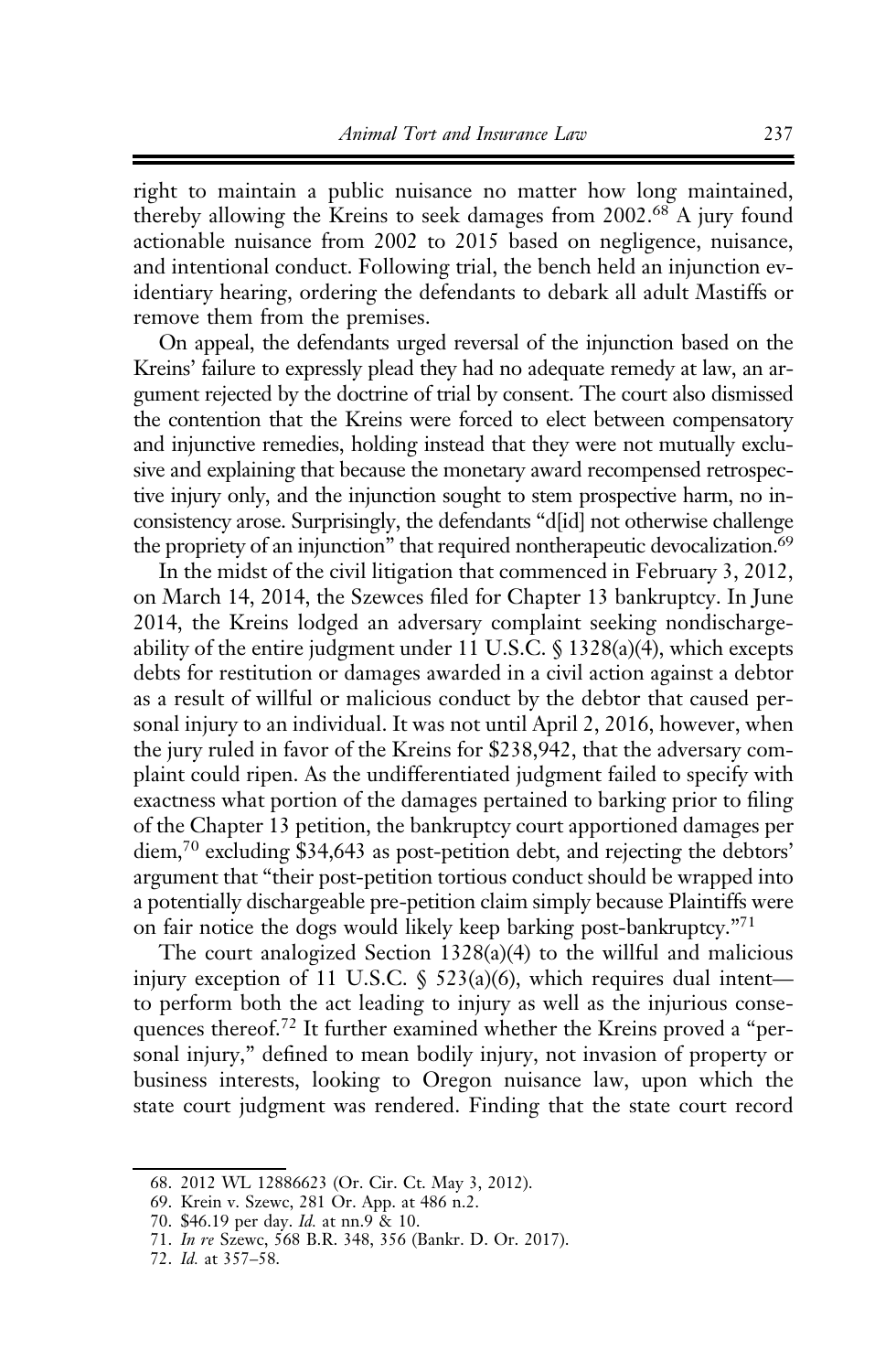did not dispose of the issue of whether the debtors interfered with a primarily personal interest, because the "special injury" pleaded for private nuisance involved interference with use and enjoyment of property, the court nonetheless found the Kreins proved one: "becoming prisoners in their own homes, rendering them mentally and physically debilitated."<sup>73</sup> Further, the "evidence adduced easily satisfie[d] either the willful or malicious requirement" in Section 1328(a)(4).<sup>74</sup> Accordingly, the court held that damages from March 23, 2006, through March 14, 2014, nondischargeable. Should the debtors complete their Chapter 13 plan, \$69,701 of the \$238,942 in damages would be dischargeable. The rest, \$134,598 plus interest, would be nondischargeable.75

#### 3. Disability Discrimination

Cognitively disabled and autistic twenty-year-old Joey Miller sued Fortune Commercial Corp., owner of a chain of Seafood City markets, among other defendants, claiming denial of service when he tried to enter two different stores with his then one-year-old German Shepherd Dog mix named Roxy. Accompanying them was Miller's stepfather (also his guardian ad litem) entering with the intent to buy seafood.<sup>76</sup> Though Miller's family worked with a Petco trainer to teach Roxy basic obedience, they had her only about two months before the incidents.77 In dismissing Miller's lawsuit, the California Court of Appeal found no violation of the Unruh Act, which prohibits discrimination against disabled individuals by places of public accommodation and adopts the Americans with Disabilities Act (ADA) as a platform for actionable discrimination. While the Unruh Act and ADA do not specifically speak to service dogs, 28 C.F.R. § 36.104 does, defining them as "any dog that is individually trained to do work or perform tasks for the benefit of an individual with a disability, including a physical, sensory, psychiatric, intellectual, or other mental disability. . . . <sup>578</sup> The U.S. Department of Justice published a guidance stating that service-animals-in-training were not protected under the ADA.<sup>79</sup> Holding that Roxy was not fully trained but still in the process of achieving such status, Miller's claim failed as a matter of law.80

Miller's claim under the California Disabled Persons Act (DPA or Act) similarly faltered, even though the Act, which defined "service animals" to include a guide dog for the blind, signal dog for the deaf, or dog "espe-

- 78. Id. at 223.
- 79. Id. at 224.
- 80. Id. at 224–25.

<sup>73.</sup> Id. at 361–62.

<sup>74.</sup> Id. at 362–63.

<sup>75.</sup> Id. at 363.

<sup>76.</sup> Miller v. Fortune Commercial Corp., 15 Cal. App. 5th 214, 218 (Cal. Ct. App. 2017).

<sup>77.</sup> Id. at 227.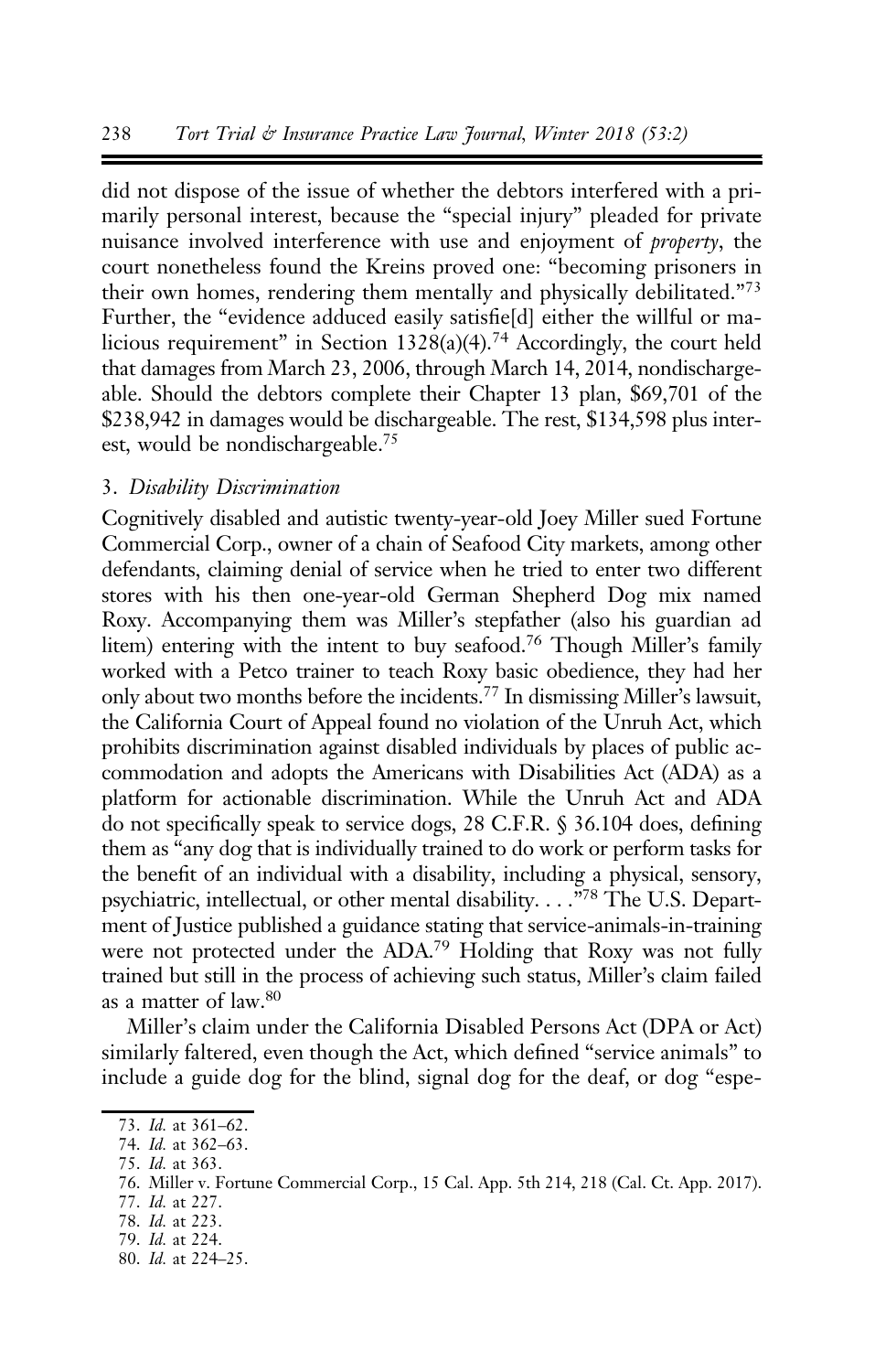cially trained" for the purpose of aiding other disabled persons, also extended protection to those dogs still in training. Unfortunately for Miller, he could not prove that Roxy entered either of the Seafood City markets "for the purpose of training" her as a service dog for Miller, or that his stepfather was "licensed" to train guide dogs or "authorized" to train signal or service dogs.<sup>81</sup> The defendants urged that Miller's cognitive disabilities rendered him incapable of training Roxy due to his low IQ, so that he could not be considered Roxy's trainer for purposes of the DPA.<sup>82</sup> Though the stepfather was also Miller's guardian ad litem and authorized by Miller to escort Roxy into the store, such an interpretation of "authorize" under the DPA was held "entirely inconsistent with the manifest intent of the statute, which is to allow service-animals-in-training to complete their training in such a way that it does not jeopardize other public policy goals, such as public health."<sup>83</sup> The court urged that Miller's interpretation "would make a mockery of the statute, especially in light of the DPA's requirement that a guide dog must be trained by a licensed professional trainer."<sup>84</sup> Miller's outrage claim, hinging upon proof of an Unruh Act or DPA violation, similarly failed.<sup>85</sup>

### 4. Custodial Interference

Jamie Patterson sued Rough Road Rescue (Rescue) for replevin and conversion when it repossessed Mack, a boxer-mastiff mix, from Patterson for repeated breaches of its adoption contract after Mack bolted and escaped from her yard, causing Patterson to be cited and plead guilty three times for dog running at large.<sup>86</sup> The Rescue asserted that Patterson retained a right to possess and own Mack only subject to conditions subsequent, viz., compliance with the covenants of the adoption contract, including specifically to "comply with all laws and ordinances in force in the area in which I reside, applicable to said animal" and to fence the yard by a date certain. Patterson claimed that ownership was not conditional, notwithstanding that she agreed that "any noncompliance of this adoption contract . . . may void this contract" and "could immediately give a representative of Rough Road Rescue, Inc. the authority to take possession of said animal."87 The Rescue counterclaimed for breach of contract.

Ruling that the contract was governed by the Uniform Commercial Code and that Mack was a "good" and the transaction a "sale," the trial

<sup>81.</sup> Id. at 225–26.

<sup>82.</sup> Id. at 228.

<sup>83.</sup> Id. at 226.

<sup>84.</sup> Id.

<sup>85.</sup> Id. at 229.

<sup>86.</sup> Patterson v. Rough Road Rescue, Inc., 2017 WL 3138002, at \*1, \*3 (Mo. Ct. App. 2017).

<sup>87.</sup> Id. at \*2–3.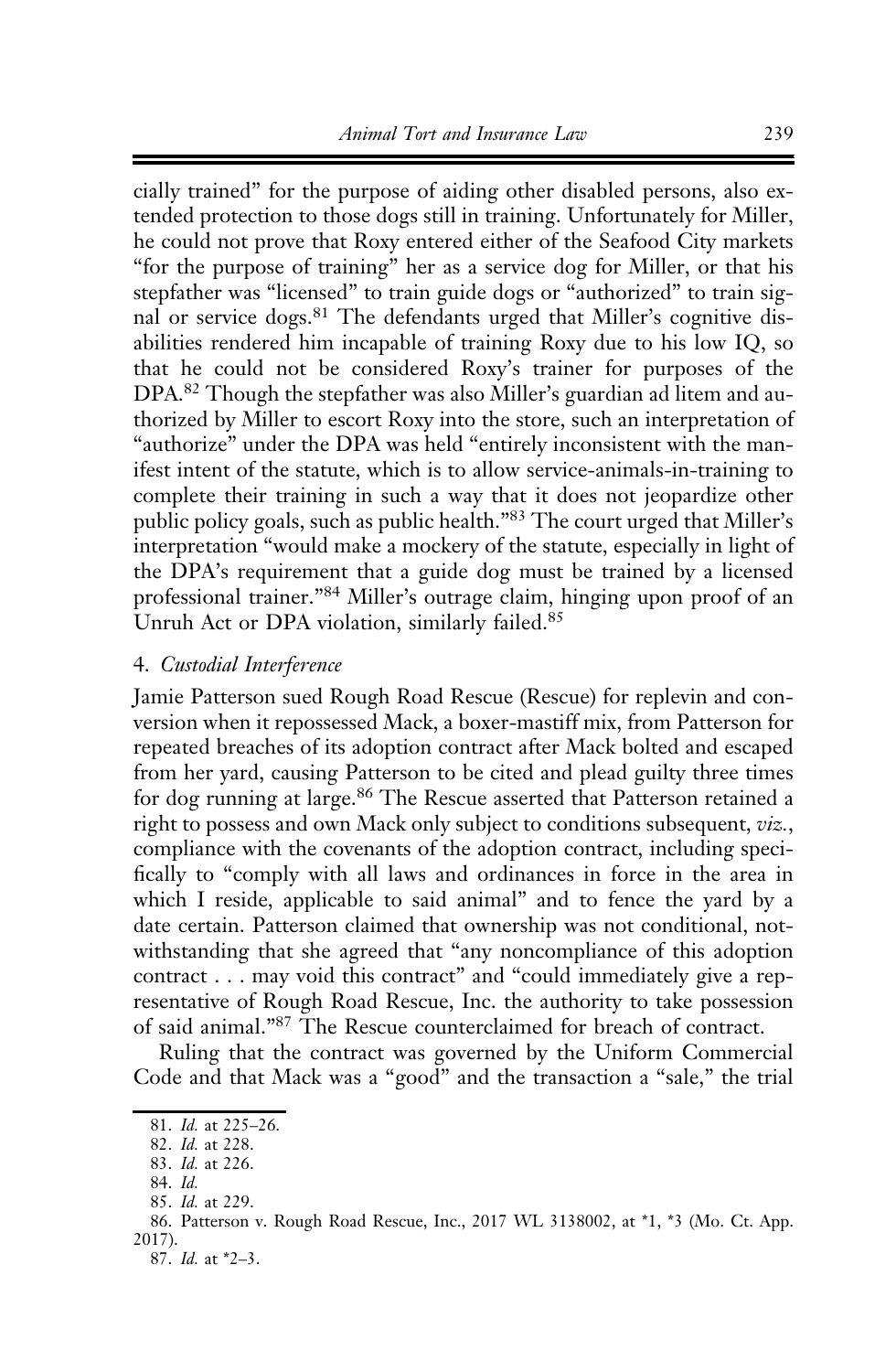court ruled in favor of Patterson as sole owner, ordering Mack's return.<sup>88</sup> One of the Rescue officers was even jailed for contempt when she refused to relinquish Mack to Patterson. At the time of appeal, Mack remained in possession of the Rescue per supersedeas bond.<sup>89</sup> The Missouri Court of Appeals affirmed, finding the contract ambiguous and imprecise. For instance, it found that the phrase "will provide humane care, giving the animal proper food, water, shelter, exercise and love" to be "aspirational, but subjective"; that the "repossession" provision used equivocal language like "may" and "could" in the context of voiding the contract and giving the Rescue authority to repossess; and reference to the adopter as "owner" conceded that Patterson had full and exclusive rights in Mack.<sup>90</sup> Construing vagaries against the Rescue, and noting that a former board member of the Rescue testified for Patterson in stating the Rescue's intent was to find a permanent home for Mack, the court, quoting the photographer, writer, and host of the annual Westminster Kennel Club Dog Show Robert A. Caras, who said, "Dogs are not our whole life, but they make our lives whole," directed Mack to be returned to Patterson.<sup>91</sup>

The saga of Silvia Milburn of Oregon presents two important issues: (1) confiscation and forfeiture following conviction and before acquittal on appeal; and (2) whether animal control must hold the seized animals and not adopt them out without providing post-conviction due process pending appeal. Milburn was charged and convicted of animal abuse under OR. REV. STAT. § 167.315, upon which a municipal court sentenced her and ordered forfeiture of her dog Sam per OR. REV. STAT. § 167.350.<sup>92</sup> That day, Milburn appealed to circuit court and moved for a stay of execution of the sentence pending appeal. This request was denied and, upon delivery of Sam to Linn County Animal Control by the Lebanon Police Department, Sam was rehomed.<sup>93</sup> Milburn's appeal from Lebanon Municipal Court to the Linn County Circuit Court for a de novo appeal resulted in acquittal by jury. Milburn then moved for return of Sam under OR. REV. STAT. § 133.633, concerning return or restoration of seized things, stating Sam was no longer needed as evidence and she was lawfully entitled to possess him. The circuit court ordered the city to return Sam to Milburn. $94$  The city refused and appealed that order.

Meanwhile, Milburn sought (but did not obtain) a peremptory writ of mandamus. Desperate to recover Sam, Milburn filed a federal civil action

91. Id.

<sup>88.</sup> Id. at \*3.

<sup>89.</sup> Id.

<sup>90.</sup> Id. at \*6.

<sup>92.</sup> City of Lebanon v. Milburn, 286 Or. App. 212, 213–14 (Or. Ct. App. 2017).

<sup>93.</sup> Id.

<sup>94.</sup> Id. at 214.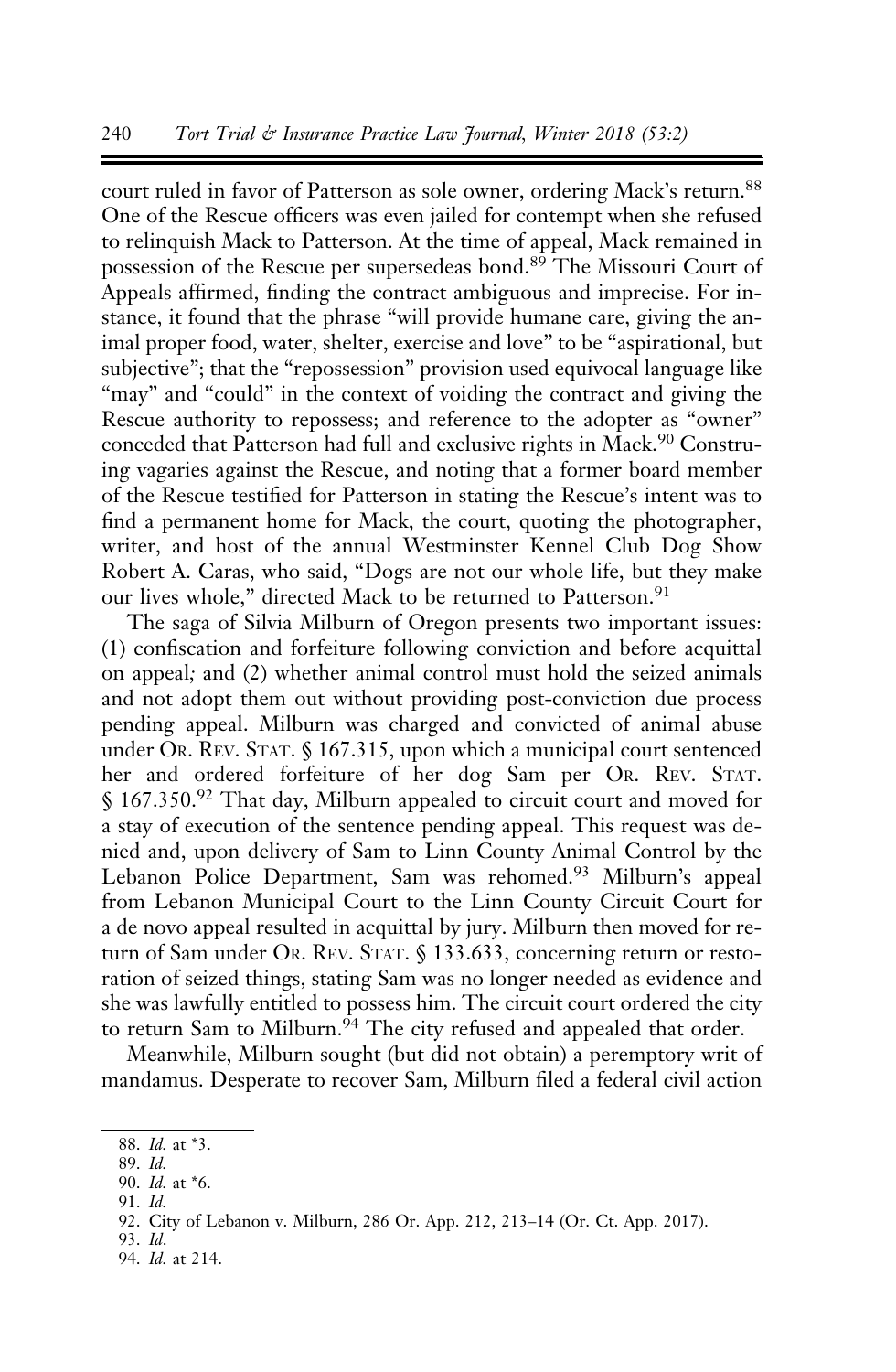against the city, claiming a violation of her procedural due process rights.<sup>95</sup> The city moved to dismiss for failure to state a claim, asserting that she did not challenge a specific procedure as inadequate or, alternatively, that insufficient post-deprivation remedies existed under state law. On August 3, 2016, the district court dismissed Milburn's case with leave to amend.<sup>96</sup> After amending to state that Milburn suffered injury from an official policy or practice, the court again dismissed her suit, finding that she challenged not the process (or lack thereof), but the result of that completed procedure.<sup>97</sup> "Attacking the result instead of the process of a procedure does not state a procedural due process claim.<sup>98</sup> Next, the court turned to the Rooker-Feldman doctrine, which holds that federal courts lack the subject matter jurisdiction to hear questions inextricably intertwined with a forbidden de facto appeal of a state court decisions.

In granting dismissal of her injunction claim under this doctrine, the court held that Milburn could not in essence treat the U.S. District Court for the District of Oregon as an Oregon Court of Appeals. However, the court refused to dismiss her damages claim of \$76,000 since it was not affected by the state court's denial of mandamus relief. "[W]hether plaintiff's procedural due process rights were violated by defendant's failure to follow the state court order and whether plaintiff was entitled to mandamus relief are two separate questions."99 While the damages claim might be intertwined with the criminal court's order to return the dog, Milburn did not lose on that issue in state court, so Rooker-Feldman would not apply as a matter of law.

Milburn amended her complaint a second time, alleging that the city deprived her of due process by not building in additional safeguards similar to those found in civil forfeiture proceedings, to guard against Sam's rehoming pending appeal of her conviction to circuit court. In denying this third motion to dismiss, the court pointed to Oregon's forfeiture statutes (Or. REV. STAT. §§ 131.582,<sup>100</sup> 167.347<sup>101</sup>). Or. REV. STAT.

101. This section provides for animal forfeiture prior to disposition of certain animal-related criminal charges brought under state law, such as OR. REV. STAT.§ 167.315 (with which Milburn was charged), placing the onus on the county or animal care agency to petition the court for such relief upon establishing probable cause to believe a criminal violation occurred and giving the owner the right to post a bond to cover costs of care through date of trial.

<sup>95.</sup> Milburn v. City of Lebanon, 221 F. Supp. 3d 1217, 1218–19 (D. Or. 2016).

<sup>96.</sup> Milburn v. City of Lebanon, 2016 WL 4163551 (D. Or. July 3, 2016).

<sup>97.</sup> Milburn, 221 F. Supp. 3d at 1222.

<sup>98.</sup> Id.

<sup>99.</sup> Id. at 1223.

<sup>100.</sup> This section pertains to criminal forfeitures of all types of property and requires the district attorney to present the forfeiture to a grand jury for indictment. If returning an indictment, and the forfeiture is contested, the forfeiture proceeding and underlying criminal case must be tried in the same proceeding. The burden of proof is beyond a reasonable doubt.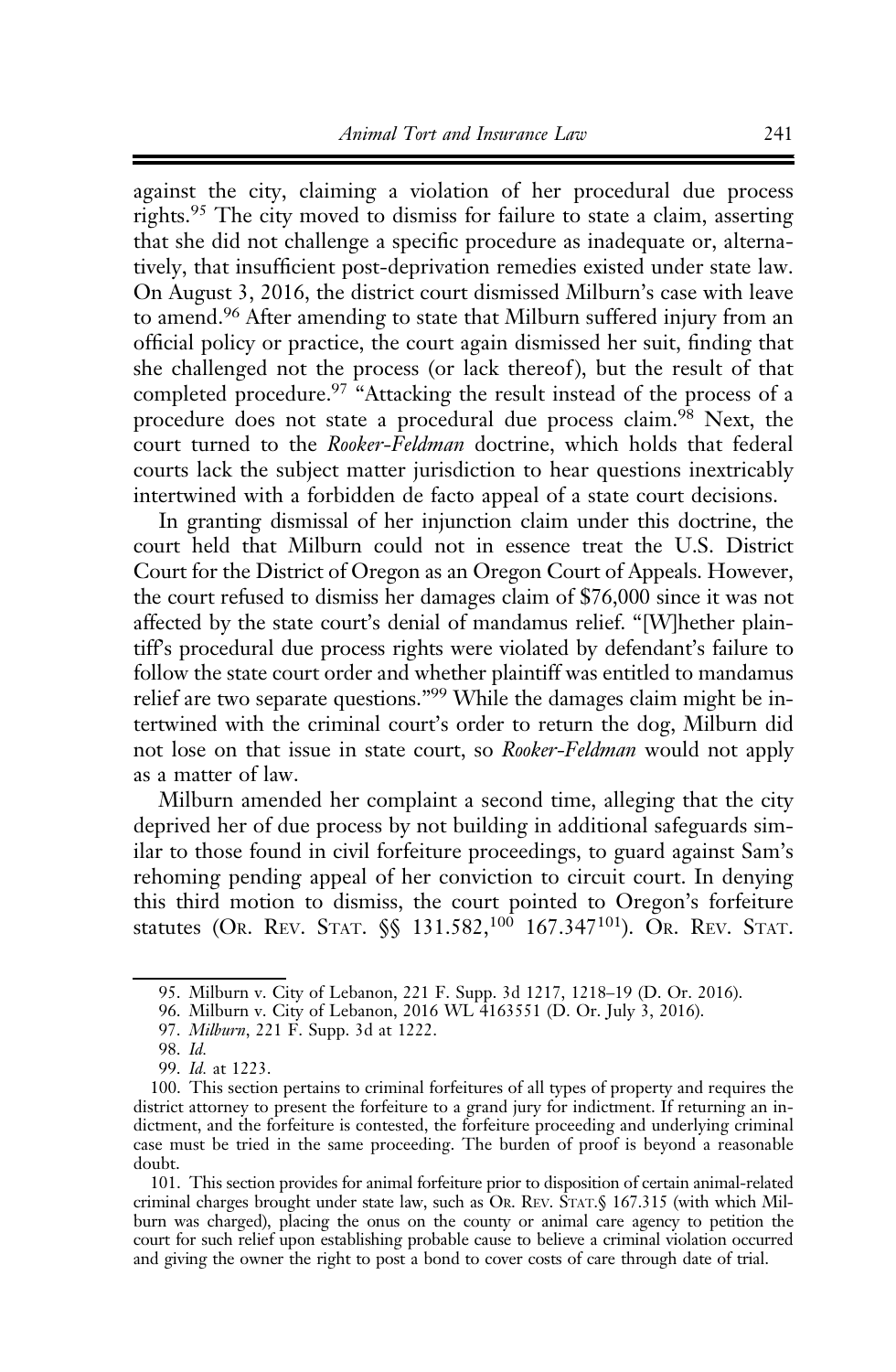§ 167.347 permits forfeiture while certain animal abuse charges are pending. The city never initiated such forfeiture proceedings, but instead relied on the municipal court sentence. While a forfeiture order may validly inhere in a criminal sentence in an animal abuse case, once overturned on appeal, "the entire sentence—including the forfeiture provision—must be vacated."<sup>102</sup> In weighing the *Mathews* factors to determine if additional procedural safeguards were due Milburn, the court acknowledged the heightened private interest in pets, who "have a value in excess of that which would ordinarily attach to property, because unlike other forms of personal property, they are not fungible."103

Further, in an unusual wrinkle in criminal appellate procedure in Oregon, Milburn enjoyed the right to de novo appeal of her municipal court conviction, conferring presumptive innocence and treating her "appeal" as unlike a typical one where a deferential scope of appellate review would otherwise apply. This de novo appeal increased the risk of erroneous deprivation, tipping the scales further in her favor.<sup>104</sup> Though the city argued that Milburn received the "pinnacle of all process—a [criminal] jury trial" prior to the forfeiture order, the court noted that such determination pertained to her guilt, not the taking of Sam and, furthermore, the forfeiture statute (Section 167.347) provided an opportunity for the animal owner to post a bond to pay costs of care in the event she were acquitted, a mechanism denied Milburn here.<sup>105</sup>

On the Monell claim, the district court found grounds to support that the city had an official policy grounded in deliberate indifference to the rights of individuals like Milburn when, "pursuant to official policy, it executed the terms of plaintiff's municipal-court sentence before her circuitcourt trial was complete."<sup>106</sup> Last, the city argued that Milburn had due process per Section 133.633, which provides for the return of seized property on motion within ninety days of notice of seizure and noting that Milburn failed to timely move for such relief. Calling dismissal on such grounds "positively Kafkaesque," the court noted that even Milburn did not reject the right of the city to seize Sam pending criminal charges because such pretrial motion would certainly be denied. Further, she did not benefit from the statute as she did not get Sam back.<sup>107</sup> The district court then stayed proceedings until completion of the state court appeal, which was resolved about one month later.<sup>108</sup>

<sup>102.</sup> Milburn v. City of Lebanon, 2017 WL 2219986, at \*2 (D. Or. May 19, 2017).

<sup>103.</sup> Id. at \*3 (quoting McDougall v. Lamm, 48 A.3d 312, 324 (N.J.2012)).

<sup>104.</sup> Id.

<sup>105.</sup> Id.

<sup>106.</sup> Id. at \*4.

<sup>107.</sup> Id.

<sup>108.</sup> Milburn v. City of Lebanon, 286 Or. App. 212 (Or. App. Ct. 2017).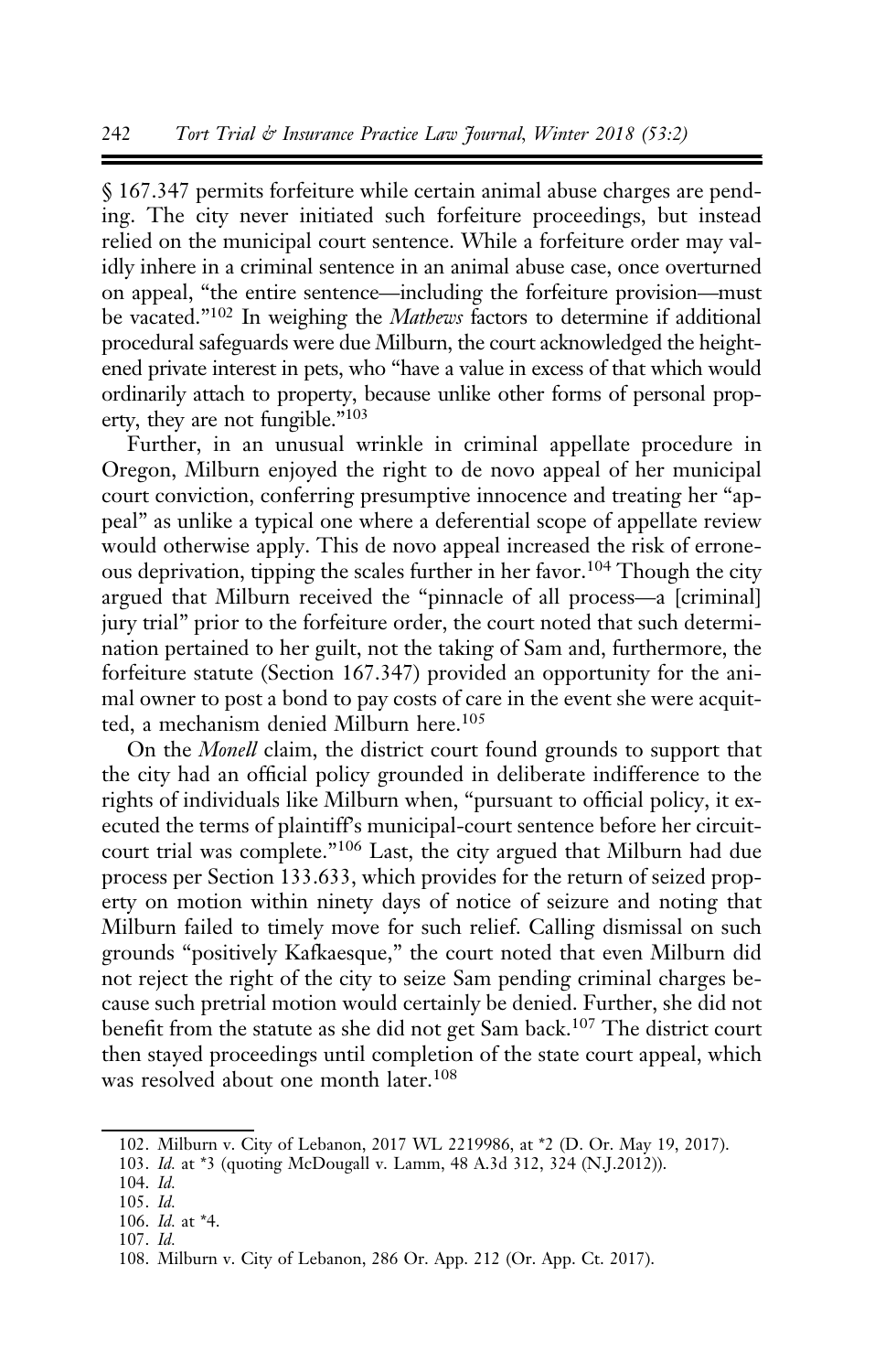In that appeal, the city argued that the forfeiture part of the municipal court sentence was irreversible, although the part pertaining to her guilt was not. In rejecting this argument, the Oregon Court of Appeals wrestled with the tension between Section 167.350, authorizing forfeiture on conviction for second-degree animal cruelty, and Section 133.633, allowing for return of seized things the movant has a legal right to possess. As Milburn could not "continue to be subject to a punitive sanction after she has been acquitted," the court held that reversal of the lower court decree nullified it and all sequelae that flowed from the vacated convic $tion$ <sup>109</sup>

### 5. Bite and Fright Liability

Rocks, a pit bull terrier-type dog owned by the Easons, bit neighbor Lori Steagald twice when she visited the Eason home and attempted to greet him by extending her arm in his direction.<sup>110</sup> The trial court granted summary judgment to the Easons, and the Georgia Court of Appeals affirmed, finding no statutory liability under GA. CODE ANN.  $\S$  51-2-7, which states that owners or keepers of vicious or dangerous animals carelessly managed or allowed to go at liberty and injure another are liable to the person injured, barring provocation.<sup>111</sup> To establish scienter of vicious or dangerous propensity, Steagald identified two previous incidents about a week prior to her bite: the first day Rocks lived with the Easons, he growled and snapped at Mrs. Eason as she tried to feed him; later that day, Rocks growled, barked, and snapped at Mr. Eason when he extended his hand close to the pen.<sup>112</sup> As Georgia law presumes all dogs "of a harmless species," "regardless of breed," a plaintiff invoking GA. CODE ANN. § 51-2-7 must prove that the incident dog possessed peculiar, vicious propensities.113The Court of Appeals construed the foregoing incidents as "merely menacing behavior," holding that "the record is devoid of evidence of previous attacks on people or animals."<sup>114</sup> In reversing, however, the Georgia Supreme Court found that one might reasonably infer that Rocks was attempting to bite Mr. and Mrs. Eason without provocation, establishing vicious propensity to inflict the type of injury sustained by Steagald.<sup>115</sup> Steagald instructs that to survive a motion for summary judgment, the plaintiff need not furnish mirror evidence of the incident at bar.

- 112. Id.
- 113. Id. at 719.

115. Steagald, 300 Ga. at 720–21.

<sup>109.</sup> Id. at 215–16.

<sup>110.</sup> Steagald v. Eason, 300 Ga. 717, 717 (Ga. 2017).

<sup>111.</sup> Id. at 718.

<sup>114.</sup> Steagald v. Eason, 334 Ga. App. 113, 115 (Ga. App. Ct. 2015).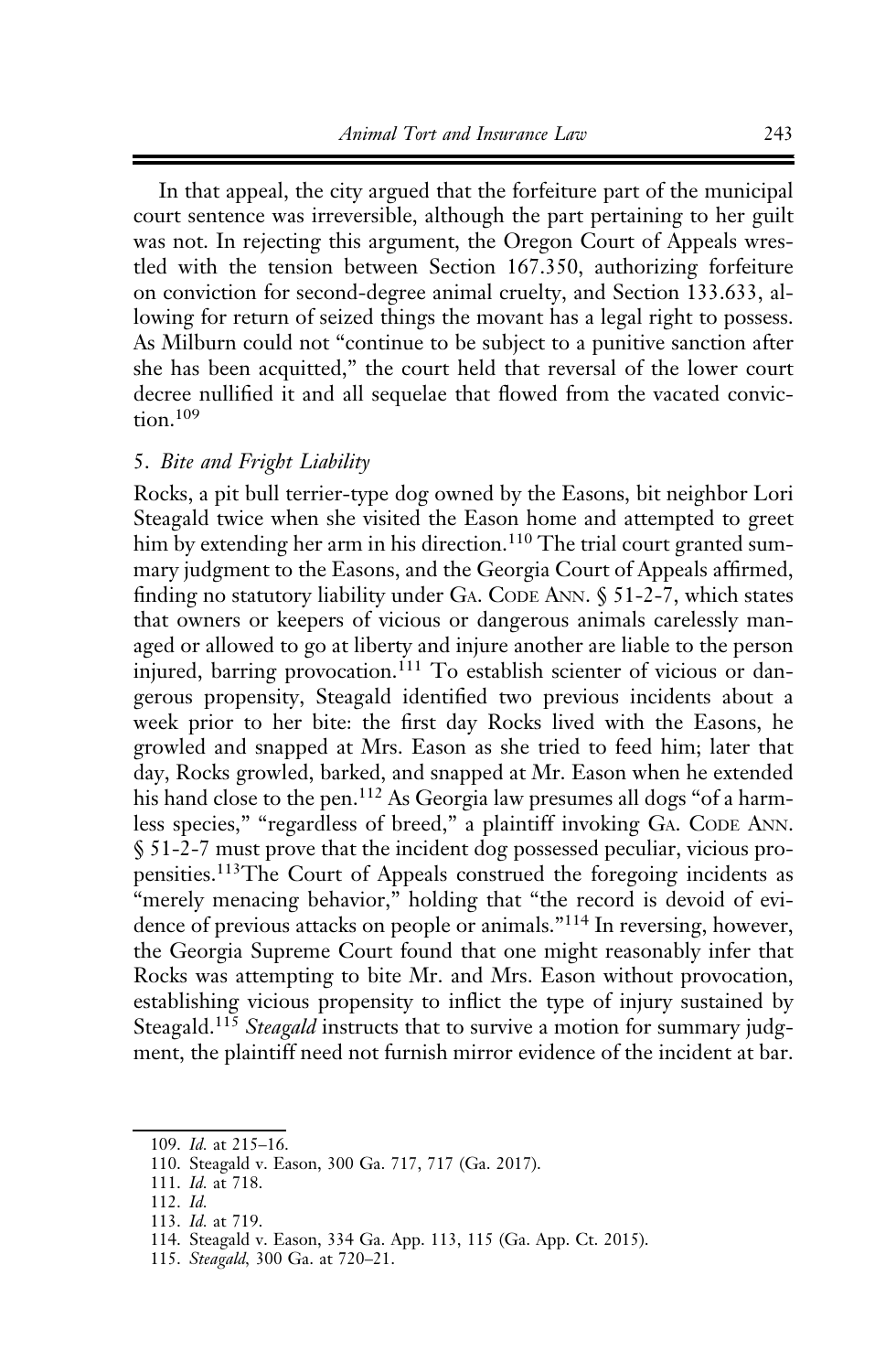Thus, a bitten plaintiff need not prove a prior bite to prevail, but may instead draw attention to a dog's inchoate behaviors.<sup>116</sup>

Whitney Bright sued Roman and Natalya Maznik and their tenants James and Katherine Thomas after the Thomases' dog bit Bright when she visited Mr. Thomas at his apartment concerning an outstanding debt.<sup>117</sup> Though she took a default judgment against the Thomases, the Mazniks obtained summary judgment dismissal on her negligence per se claim that they violated IDAHO CODE § 25-2805(2). This Idaho statute provides that, "[a]ny dog which, when not physically provoked, physically attacks, wounds, bites or otherwise injures any person who is not trespassing, is vicious," imposing a duty on harborers to securely confine the animal or face criminal sanction.<sup>118</sup> Taking the "one free bite approach," the trial court held that as the dog had never attacked, wounded, or bit a person before, it could not be considered "vicious." The Idaho Supreme Court affirmed, but on different grounds, viz., that the Mazniks had not "harbor[ed]" the Thomases' dog, meaning that they did not "receive clandestinely and conceal, "have (an animal) in one's keeping," nor were they "protecting" an animal or "undertak[ing] to control [its] actions[.]"119 Indeed, the lease provisions firmly placed the onus of control on the Thomases by imposing anti-nuisance and restraint conditions on keeping dogs.<sup>120</sup>

On the claim that the Mazniks were strictly liable at common law based on scienter of vicious propensity, again the high court affirmed, finding no evidence that the Mazniks possessed actual or constructive notice that the Thomases' dog was vicious or dangerous. If they had, summary judgment would have been improper because in Idaho, "[a] property owner may have a duty to protect others from an animal if the property owner had notice of the animal's vicious or dangerous propensity, even if the property owner is not the animal's owner."<sup>121</sup> Bright's contention that the Belgian Shepherd breed possessed inherent aggression known widely via a simple internet search failed to create a material fact issue, because the court repeated that, "in Idaho, 'all dogs, regardless of breed or size, are presumed to be harmless domestic animals.'"<sup>122</sup> Efforts to impute notice to the Mazniks through their agent, Trina Neddo of the Cashflow property management company, also did not succeed because the court held

<sup>116.</sup> Id. at 721–22 (citing Restatement (Third) of Torts: Physical and Emotional Harm § 23, cmt. c. "Scienter"; Restatement (Second) of Torts, § 509, cmt. g).

<sup>117.</sup> Bright v. Maznik, 396 P.3d 1193, 1195 (Idaho 2017).

<sup>118.</sup> Id. at 1196.

<sup>119.</sup> Id. at 1197 (adopting the dictionary definition and the holdings of Markwood v. McBroom, 110 Wash. 208 (1920) and Hagenau v. Millard, 182 Wis. 544 (1923)).

<sup>120.</sup> Id.

<sup>121.</sup> Id. at 1198.

<sup>122.</sup> Id. (quoting 4 AM.JUR.2D Animals § 75 (2007)).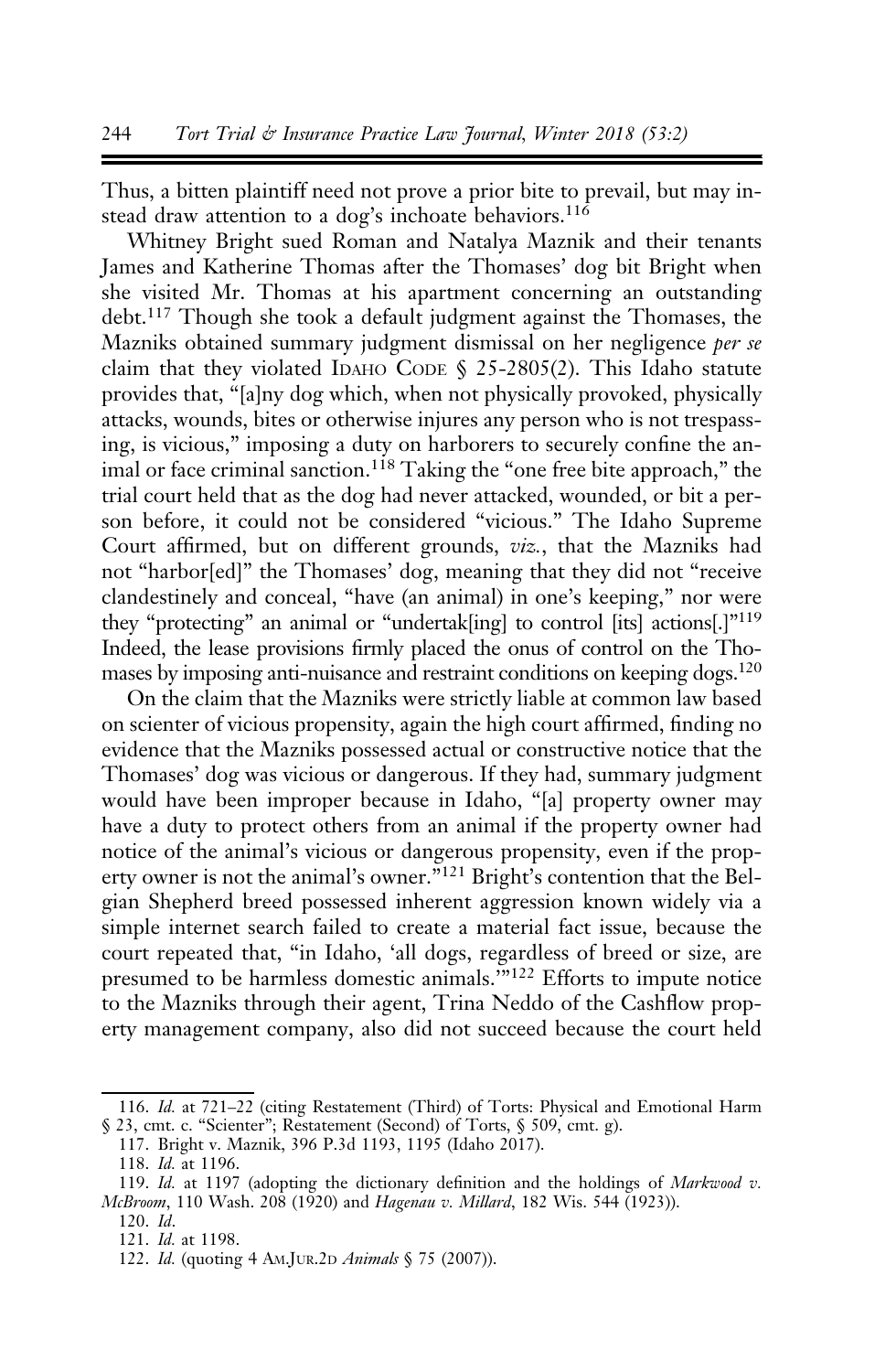that her awareness that the Thomases' dog would protectively bark when she knocked on the door to collect rent or her seeing a posted "Beware of Dog" sign out front were insufficient to establish *scienter* of viciousness.<sup>123</sup>

The case of N.M. v. Trujillo was covered in last year's survey.<sup>124</sup> This survey discusses its affirmation by the Colorado Supreme Court.<sup>125</sup> Alexander Trujillo's two pit bulls charged his chain-link fence, barking so aggressively as to drive eight-year-old N.M. from the sidewalk and into the street, where he was struck by a service van<sup>126</sup> In a two-to-one decision, the Colorado Court of Appeals found that Trujillo had no actionable duty to N.M. The Colorado Supreme Court affirmed, approaching the question through the lens of misfeasance versus nonfeasance, or active misconduct working a positive injury to the plaintiff versus passive inaction or failure to act to protect the plaintiff from harm.<sup>127</sup> Only where a special relationship or "definite relation" exists between the parties, such as the recognized types of common carrier/passenger, innkeeper/ guest, possessor of land/invited entrant, employer/employee, parent/ child, and hospital/patient will nonfeasance violate a duty of care.<sup>128</sup> Absent such a relationship between Trujillo and N.M., the negligence claim was properly dismissed as a matter of law.<sup>129</sup>

# 6. Veterinary Bills and Liabilities

Jamie Rego sued Shawn Madalinski after her dog sustained veterinary bills in excess of \$10,000 following an attack by Madalinski's dog. After the trial court fixed damages at \$400, the "market value" of Rego's dog, she appealed.<sup>130</sup> Traditionally, Ohio does not to recognize the right to recover damages beyond "fair market value," such as the intrinsic or peculiar value of an animal to the owner. In fashioning the appropriate measure of economic damages, the Court of Appeals of Ohio set forth a rule of fact-specific reasonableness as to expenses incurred, permitting consideration of factors apart from "fair market value" to include "age of the pet, pedigree, training, breeding income, recommendation of the treating veterinarian, circumstances of the injury, and anticipated recovery."<sup>131</sup> Holding that "pets do not have the same characteristics as

<sup>123.</sup> Id. at 1198–99.

<sup>124. 2016</sup> WL 1385610 (Colo. Ct. App.2016); see also Adam P. Karp, Yvonne C. Ocrant & Cody L. Lipke, Recent Developments in Animal Tort & Insurance Law, 52:2 TORT TRIAL & INS. PRAC. L.J. 237, 244 (2017).

<sup>125. 397</sup> P.3d 370 (Colo. 2017).

<sup>126.</sup> Id. at 372.

<sup>127.</sup> Id. at 374.

<sup>128.</sup> Id.

<sup>129.</sup> Id. at 375.

<sup>130.</sup> Rego v. Madalinski, 63 N.E.3d 190 (Ohio Ct. App. 2016).

<sup>131.</sup> Id. at 192.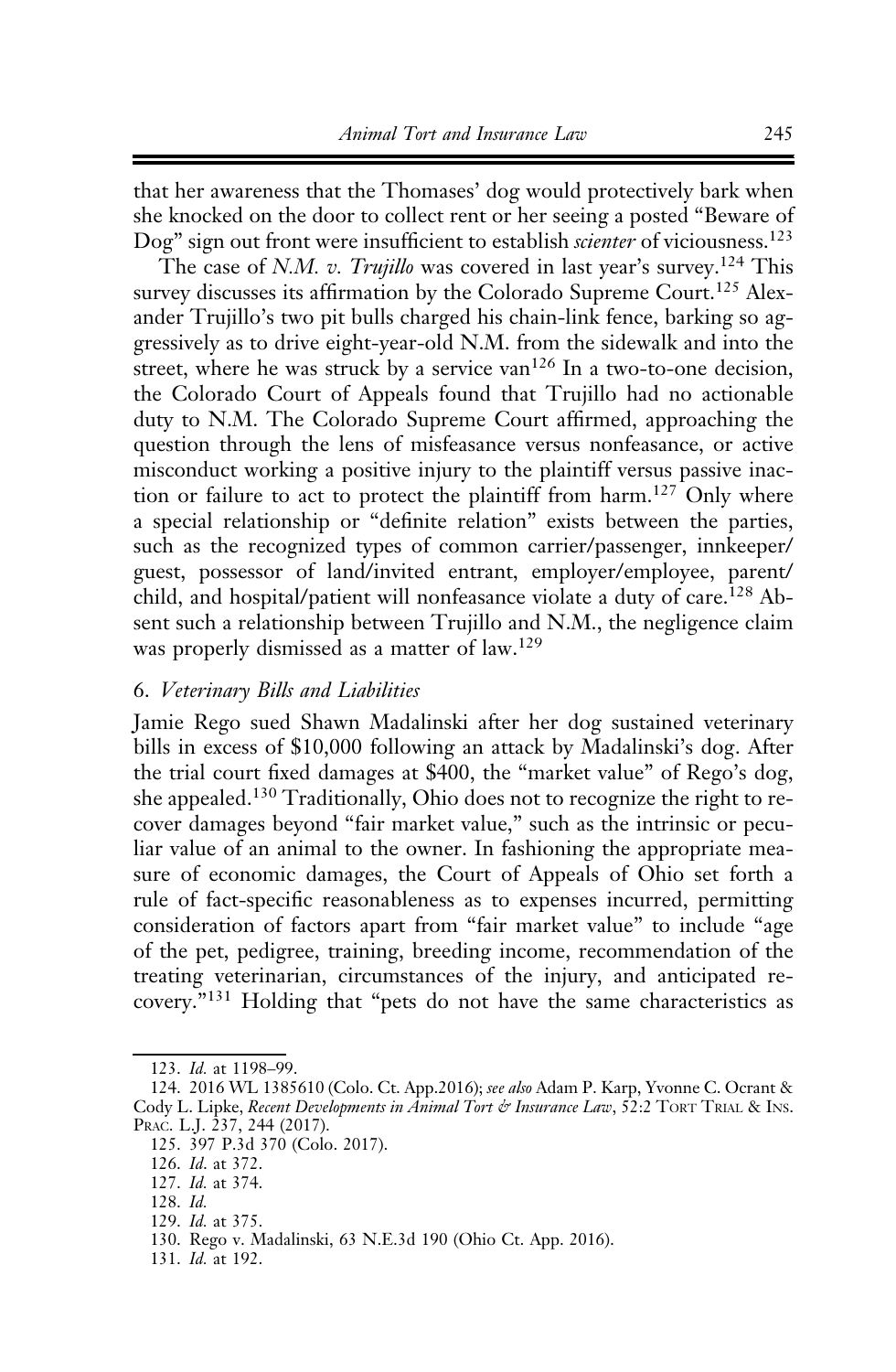other forms of personal property, such as a table or sofa which is disposable and replaceable at our convenience," the court acknowledged that "the owner's affection for the animal may be considered in assessing the reasonableness of the decision to treat the animal" at a cost beyond acquisition price.<sup>132</sup> The matter was remanded for further hearing consistent with the ruling.

Robert Repin, a single gold prospector by trade, living in a wood cabin built by hand, adopted an orphaned Malamute puppy named Kaisa in 2001.133At the age of 11, Kaisa showed signs of cancer and was referred by his regular veterinarian to the Washington State University (WSU) Veterinary Teaching Hospital about two hundred miles away.<sup>134</sup> There, Repin met Margaret Cohn-Urbach, an Australian veterinary intern. After an oncology consult, Repin made the hard decision to euthanize Kaisa and executed a consent for euthanasia form, where WSU promised to humanely end her life. Cohn-Urbach explained Kaisa might suffer a muscle twitch and possibly a deep breath but made no mention of convulsions, her fighting to get away, or more disturbing reactions.<sup>135</sup>

Kaisa weighed twenty pounds. Prior to administration of 20 ccs of Euthasol, to be administered in the presence of Repin, who was present and holding Kaisa, a fourth-year veterinary student allegedly alerted Cohn-Urbach to a defective catheter that Kaisa had chewed off. Cohn-Urbach allegedly stated she would show her how to "make this one work."<sup>136</sup> The defendants claimed they flushed the catheter copiously to check for patency before injecting the Euthasol in the catheterized vein.<sup>137</sup> As the nineteenth milliliter exited the syringe, Kaisa became conscious with eyes open, looked at the catheterized leg, vocalized, and struggled to her feet. Repin physically restrained Kaisa, he claimed to keep her from mauling Cohn-Urbach, the student, and himself. Cohn-Urbach left the room to acquire more Euthasol and returned several minutes later with 15 more ccs. Injected into an uncatheterized limb, Kaisa succumbed swiftly.<sup>138</sup> Cohn-Urbach then offered Repin a Hefty bag within which to remove her from the hospital.

Postmortem testing by a board toxicologist, following exhumation of Kaisa's body and shipment of her limbs and heart blood, confirmed that there was a concentration of pentobarbital several orders of magnitude

<sup>132.</sup> Id. at 192–93 (quoting Irwin v. Degtiarov, 8 N.E.3d 234, 302 (Mass. Ct. App. 2014)). 133. Repin v. State, 198 Wash. App. 243, 248 (Wash. Ct. App. 2017). One of the authors

<sup>(</sup>Mr. Karp) represented the petitioner.

<sup>134.</sup>  $I\hat{d}$ . at 249.

<sup>135.</sup> Id. at 249–50.

<sup>136.</sup> Id. at 250. 137. Id.

<sup>138.</sup> Id. at 250–51.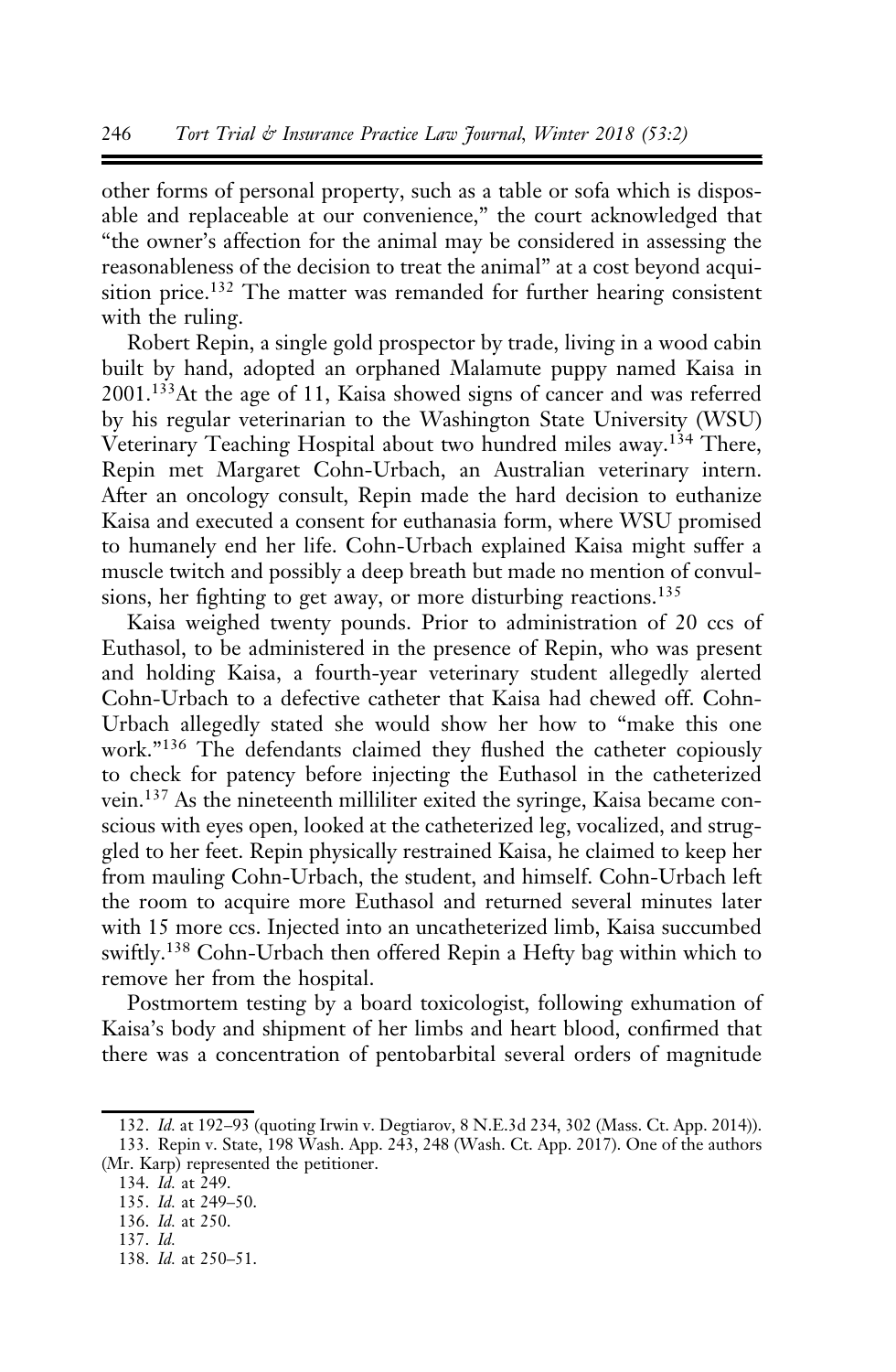higher in the catheterized limb than elsewhere, confirming perivascular administration.<sup>139</sup> On summary judgment, Repin's claims for reckless breach of contract, lack of informed consent, negligent misrepresentation by omission, outrage, conversion, and trespass to chattels were dismissed, leaving only professional negligence and breach of contract. With his damages also limited to strictly economic, the court rejected his right to claim any for emotional distress, leaving his claim amounting to hundreds of dollars at most, given that the actual cost of the attempted euthanasia was under \$50. Repin thereafter appealed.

In a forty-one-page published opinion with two concurrences, the Washington Court of Appeals denied Repin the right to recover noneconomic damages arising from the alleged reckless and outrageous killing of Kaisa and found, as a matter of law, that the contract for euthanasia, even if materially breached, did not authorize such sums under Restatement (2nd) of Contracts § 353, rejecting law from Louisiana and Michigan, which was more favorable to recovery.<sup>140</sup> The court found Repin was not faced with the direct possibility of an immediate physical invasion of his person or security when struggling to control Kaisa so as to state a negligent infliction of emotional distress claim based on the zone of danger.<sup>141</sup> The court further concluded that Repin did not state a claim for conversion because Cohn-Urbach never exclusively possessed Kaisa and applied her to her own pleasure.<sup>142</sup> The court reasoned that Repin did not prove that Cohn-Urbach alleged conduct was so outrageous as to support the tort of outrage.<sup>143</sup> Last, his claim for lack of informed consent was deemed noncognizable, the appeals court rejecting authority from Louisiana, Montana, Pennsylvania, Illinois, and Texas.<sup>144</sup>

In what it called a question of first impression, the court said that Washington had not applied the "zone of danger" doctrine to medical or veterinary malpractice actions nor in the context of a bereft guardian watching his animal companion experience an agonizing death.<sup>145</sup> In rejecting supporting views from California and New Jersey, the court instead followed Nebraska, Connecticut, and Texas in rejecting the doctrine.<sup>146</sup> While the court also rejected the modern negligent infliction of emotional distress claim based on bystander liability, owing to lack of objective symptomatology, it did not venture into dictum when ac-

<sup>139.</sup> Id. at 253-54.

<sup>140.</sup> Id. at 255–59.

<sup>141.</sup> Id. at 259–63.

<sup>142.</sup> Id. at 269–73.

<sup>143.</sup> Id. at 265–68.

<sup>144.</sup> Id. at 274–78. The court also rejected the doctrine of negligent misrepresentation by omission.

<sup>145.</sup> Id. at 260.

<sup>146.</sup> Id. at 260–62.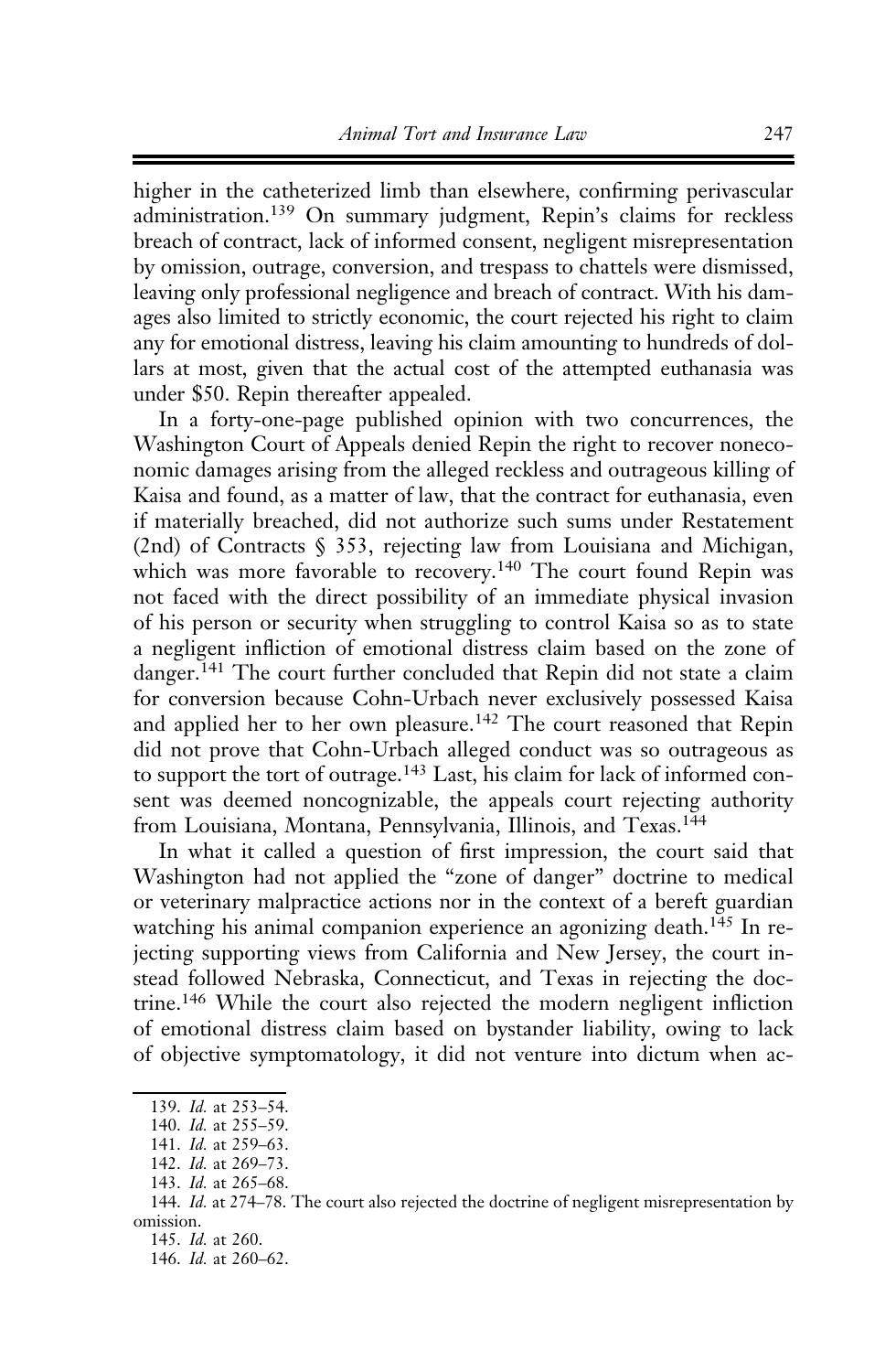knowledging an unaddressed open question: "We do not know if this rule extends to emotional distress suffered as a result of observing one's pet  $\sqrt{\frac{2}{147}}$ 

While this published opinion affirmed the trial court, it included a rarely seen (and very poignant) concurring opinion by Chief Judge George B. Fearing, who, after quoting from the stirring closing argument of U.S. Senator George Vest in what has been coined "Tribute to the Dog," wrote unabashedly "to advocate a change in the law." Chief Judge Fearing added, "Unfortunately, Washington law has strayed from [principles underlying the law of damages . . . and values basic to the law] by jaundicely viewing pets as just another piece of personal property."<sup>148</sup> He recommended that the Washington Supreme Court closely examine the ruling he authored (and in which two other judges concurred) to ostensibly reverse and allow owners of companion animals to recover emotional distress damages upon breach of veterinary-services contracts and in the case of veterinary malpractice. On August 2, 2017, the supreme court denied review.<sup>149</sup>

### 7. Equine-Related Injury

a. Claims Subject to Equine Activity Liability Acts

This year, New York became the forty-eighth state to pass an Equine Activity Liability Act (EALA), $150$  a statute that grants a level of immunity to equine activity professionals and sponsors from claims brought by participants and spectators. Cases from this past survey year address commonly litigated issues under these laws, including who is a sponsor or professional entitled to immunity, who is considered a participant or spectator, and whether certain statutory exceptions to immunity apply. These cases reinforce that no two state statutes are the same or will yield consistent results.

# b. Equine Activity Sponsors and Professionals

In Dilley v. Holiday Acres Property, Inc.,<sup>151</sup> the U.S. District Court for the Western District of Wisconsin evaluated whether under Wisconsin law, a property owner that does not actually provide the equine services is an "equine activity sponsor" entitled to statutory immunity. Holiday Acres

<sup>147.</sup> Id. at 265.

<sup>148.</sup> Id. at 279–80.

<sup>149. 188</sup> Wn.2d. 1023 (2017).

<sup>150.</sup> In October 2017, New York became the forty-eighth state to enact an EALA. N.Y. GEN. OBLIG. § 18-301 to 18-303, effective Oct. 23, 2017. This leaves California and Maryland without some form of an EALA.

<sup>151.</sup> No. 12-CV-91-JDP, 2017 WL 2371295 (W.D. Wis. May 31, 2017).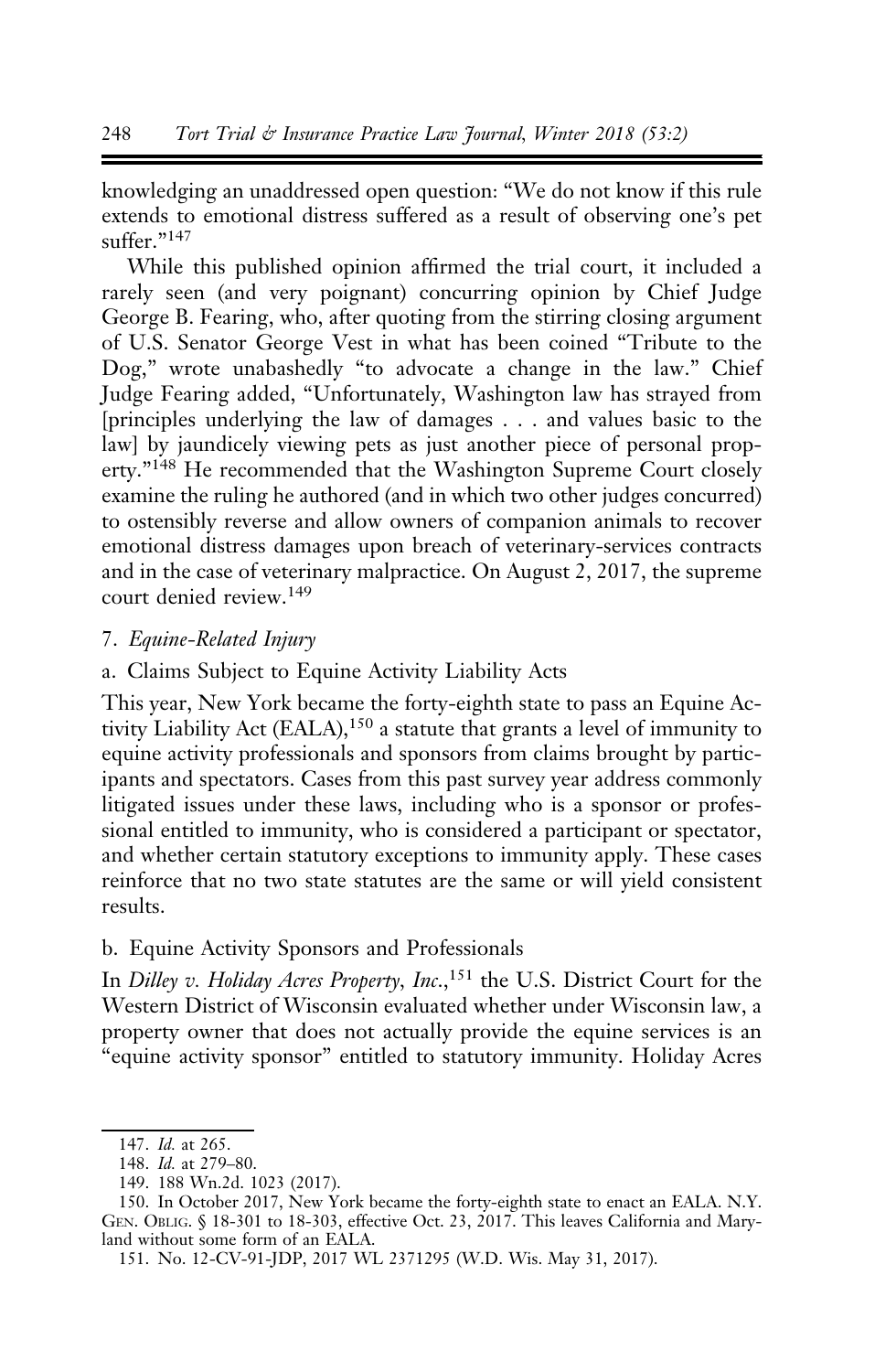Properties, Inc. was a resort that also owned separate property on which another defendant ran a separate business, Holiday Stables, providing horse-riding tours.<sup>152</sup> During one of those tours, the plaintiff was injured when she fell from her horse after, according to her, her guide's horse kicked her horse causing it to rear.<sup>153</sup> The plaintiff sued Holiday Acres, Holiday Stables, and Holiday Stable's owner for negligence, negligence per se, and willful and wanton conduct.<sup>154</sup>

The trial court granted Holiday Acres' motion for summary judgment because it was an "equine activity sponsor" under the Wisconsin EALA and therefore entitled to immunity for injuries caused by the inherent risks of equine activities.<sup>155</sup> The resort provided the land and stables, and the land and stables were the "facilities" for the "equine activity" of horse riding under the statute.<sup>156</sup> The court further explained that none of the statutory exceptions to immunity applied to Holiday Acres because it did not provide the horse or the equipment, did not know of a "dangerous inconspicuous condition," did not act with willful or wanton disregard for Dilley, and did not intentionally injure Dilley.<sup>157</sup> The court also rejected Dilley's attempt to invoke other statutory exceptions and reasons to defeat immunity: (1) the statutory requirement to post a warning sign applied to equine professionals, not sponsors; (2) the "inherent risk of equine activities" includes the potential for other equine activity participants, such as a tour guide, to be negligent, as well as the potential for a horse to be kicked causing rider injury; and (3) Holiday Acres did not "provide an equine" to Dilley because it did not own or control the horses in question, and in any event, there was no evidence that those who did failed to make a reasonable effort to assess Dilley's capacity to ride or her ability to manage the horse they gave her.<sup>158</sup>

The trial court further ruled that the corporate separateness of Holiday Acres and Holiday Stables could not be ignored to impose liability on Holiday Acres based on conduct by Holiday Stables.<sup>159</sup> That said, Holiday Stables and its owner were also entitled to immunity as "equine professionals" for all the same reasons, and more.<sup>160</sup> The failure to offer a

153. Id.

159. Id. at \*6–8.

160. Id. at \*8.

<sup>152.</sup> Id. at \*1.

<sup>154.</sup> Id. at \*1, \*4.

<sup>155.</sup> Id. at \*4 (citing WIS. STAT. § 895.481(1)(b)–(c) & (2)).

<sup>156.</sup> Id.

<sup>157.</sup> Id.

<sup>158.</sup> Id. at \*4–6. Importantly, the court struck Dilley's standard-of-care expert, who opined that Holiday Stables lacked procedures that would have ensured Dilley's safety, because the expert's three-page report was merely ipse dixit, providing conclusory opinions without meaningful analysis. *Id.* at \*2.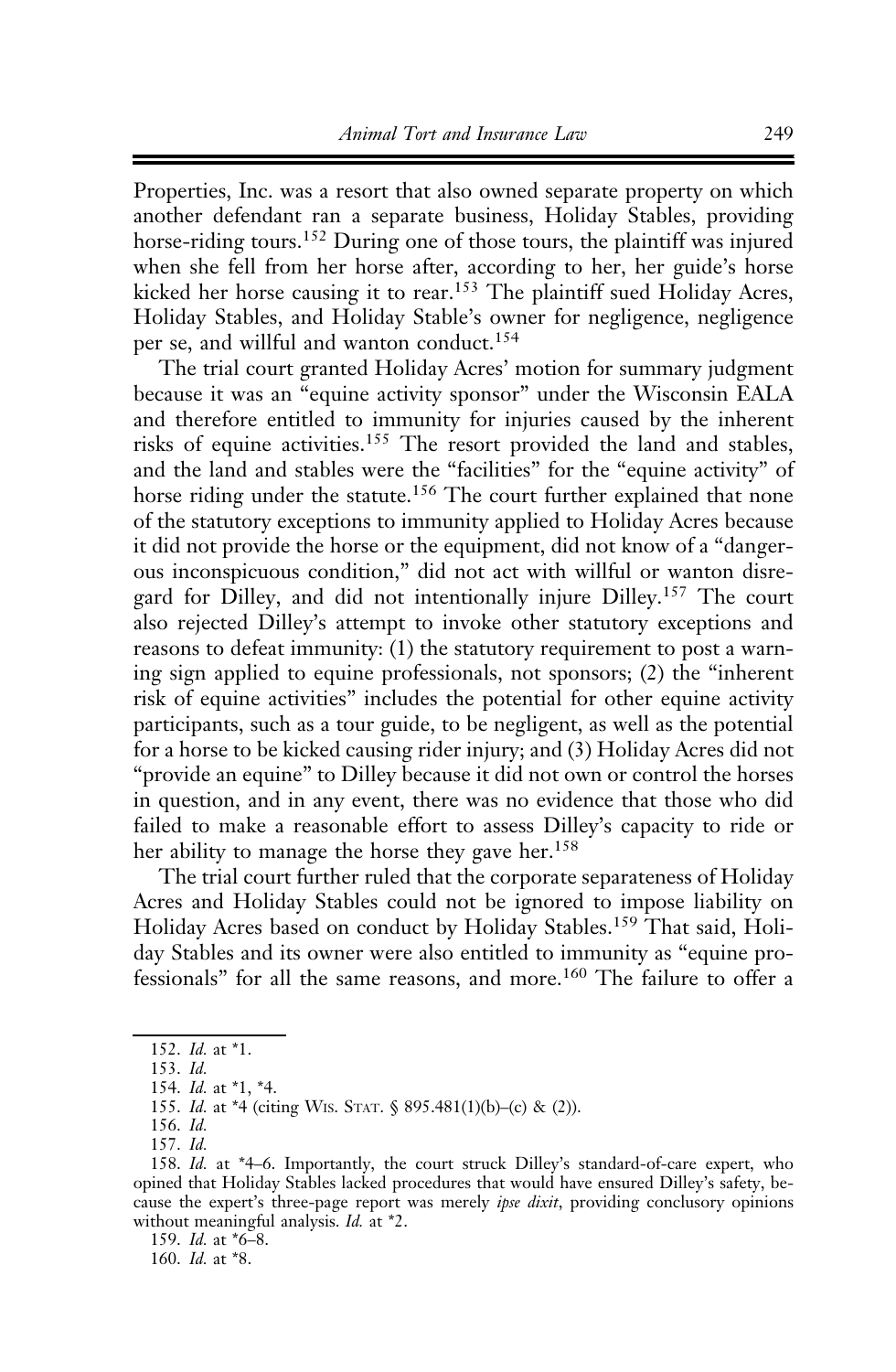helmet or adjust stirrups did not constitute the provision of "faulty" equipment under the statutory exception to immunity.<sup>161</sup> As for required signage, the statute did not require posting this notice to obtain immunity, and the sign in question in any event contained the substance of the required notice, if not word for word.<sup>162</sup>

### c. Participants and Spectators

In Kirkpatrick v. Hidden View Farm,<sup>163</sup> the New Jersey intermediate appellate court, answered a question of first impression and concluded that a child was a "participant" under the New Jersey EALA, even though he was not at the stables in question to participate in an equine activity, and instead accompanied others who were.<sup>164</sup> Nine-year-old Samuel Kirkpatrick, along with his brother and sister, regularly accompanied his mother Karen to Hidden View Farm where she boarded her horse and also cleaned stalls and taught lessons during the time in question.<sup>165</sup> The facts of the case generally describe that Karen was an experienced and knowledgeable horsewoman; she had expressly instructed her son not to run around the horses and to stay away from horses he did not know; and that on the day in question he was playing with his brother at a pond on the property.<sup>166</sup> Samuel eventually returned to the barn where Karen was cleaning a stall. He walked past a horse in a stall that reached out and bit him on the arm severely enough to require an ambulance ride to the hospital, stitches, an overnight hospital stay, and several plastic surgeries.167 Samuel and Karen filed suit claiming negligence and provided expert support for their claim that the horse's prior history of aggressiveness required the stable and the horse owner to take precautionary measures to keep the horse away from others.168

After an extensive discussion about the history and contours of the New Jersey EALA, the appellate court affirmed summary judgment in favor of the defendant stable and stable owner because Samuel was a "participant" under the New Jersey EALA, which broadly defines "participant" to include anyone "accompanying" a "participant" in an equine an-

168. Id. at 221.

<sup>161.</sup> Id. (citing WIS. STAT § 895.481(3)(a)).

<sup>162.</sup> Id. at \*8–9 (citing WIS. STAT. § 895.481(4)).

<sup>163. 152</sup> A. 3d 216 (N.J. Super. Ct. App. Div. 2017), cert. denied, C-822 Sept. Term 2016, 078846 (N.J. May 16, 2017).

<sup>164.</sup> *Id.* at 217-18, 224.

<sup>165.</sup> Id. at 218–19.

<sup>166.</sup> Id. at 219–20.

<sup>167.</sup> Id. at 220–21. Factual accounts differ as to whether Samuel was simply walking past the horse or actually went into the horse's stall. See id.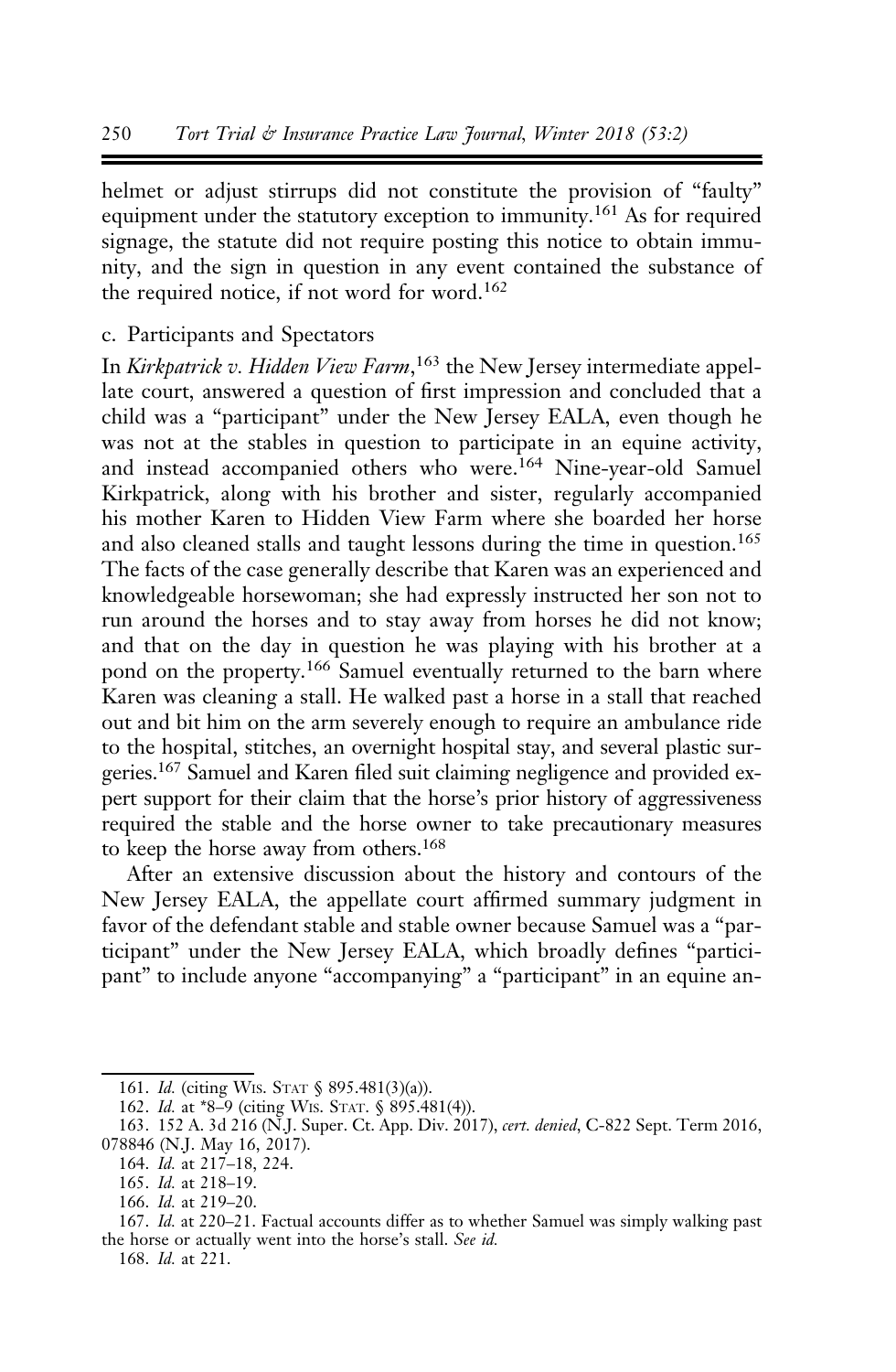imal activity.169 Because Samuel's mother and sister were participants in equine animal activities as defined by statute, Samuel was accompanying "participants," thus bringing him within the statute's immunity.<sup>170</sup> Notwithstanding the expert support for a claim of negligence, because there were no other genuine issues of material fact that could defeat immunity from suit, including statutory exceptions to immunity, the appellate court affirmed summary judgment.<sup>171</sup>

Compare the New Jersey court's finding that a child on the premises who does not engage in any equine-related activity was nevertheless a "participant" with Larson v. XYZ Insurance Co.,<sup>172</sup> in which the Louisiana Supreme Court affirmed the court of appeals ruling that a plaintiff at a stable to interact with and feed treats to horses was not a "participant" under the Louisiana EALA.173 However, the Louisiana court further affirmed that even if the plaintiff instead was a "spectator," genuine issues of material fact existed as to whether immunity under that part of the EALA might apply because she placed herself in an unauthorized area and in immediate proximity to the equine activity.174 Thus, the Louisiana Supreme Court affirmed the reversal of summary judgment and allowed the plaintiff's claims to proceed.

The *Larson* decision is notable for the court's inability to agree on the correct interpretation of the scope of the statutory definition for "equine activity," which in turn affects a plaintiff's classification as a "participant" or "spectator." One concurring justice, joined by a second justice, concurred in affirming just the ruling of the court of appeal, because while he agreed that genuine issues of fact remained to be determined at trial, they were in the context of Larson acting as a "participant" in an "equine activity," not a "spectator."<sup>175</sup> In his view, the trial court was correct (and the court of appeals wrong) that Larson was indeed a "participant" engaging in an "equine activity" under the Louisiana EALA, and that there was evidence to support that the defendant stable was a "sponsor."176 Another concurring justice wrote separately to criticize the other concurring opinion that Larson was a "participant," reasoning that the definition of "equine

<sup>169.</sup> Id. at 222 (citing N.J. STAT. ANN. § 5:15-2).

<sup>170.</sup> Id. at 224-25.

<sup>171.</sup> Id. at 225.

<sup>172. 226</sup> So. 3d 412 (La. 2017), aff'g Larson v. XYZ Ins. Co., 192 So. 3d 181 (La. Ct. App. 2016). Last year's survey discussed the court of appeals decision. Karp et al., *supra* note  $124$ , at 255–56.

<sup>173.</sup> Larson, 226 So. 3d at 416–17.

<sup>174.</sup> Id.; see LA. STAT. ANN. § 9:2795.3 ("The term "engages in an equine activity" does not include being a spectator at an equine activity, except in cases where the spectator places himself in an unauthorized area and in immediate proximity to the equine activity.").

<sup>175.</sup> Larson, 226 So. 3d at 418–19 (citing the following definition of "equine activity" in LA. STAT. ANN. § 9:2795.3(A)(3)(e): "A ride, trip, hunt, or other equine activity of any type however informal or impromptu that are sponsored by an equine activity sponsor.").

<sup>176.</sup> Id.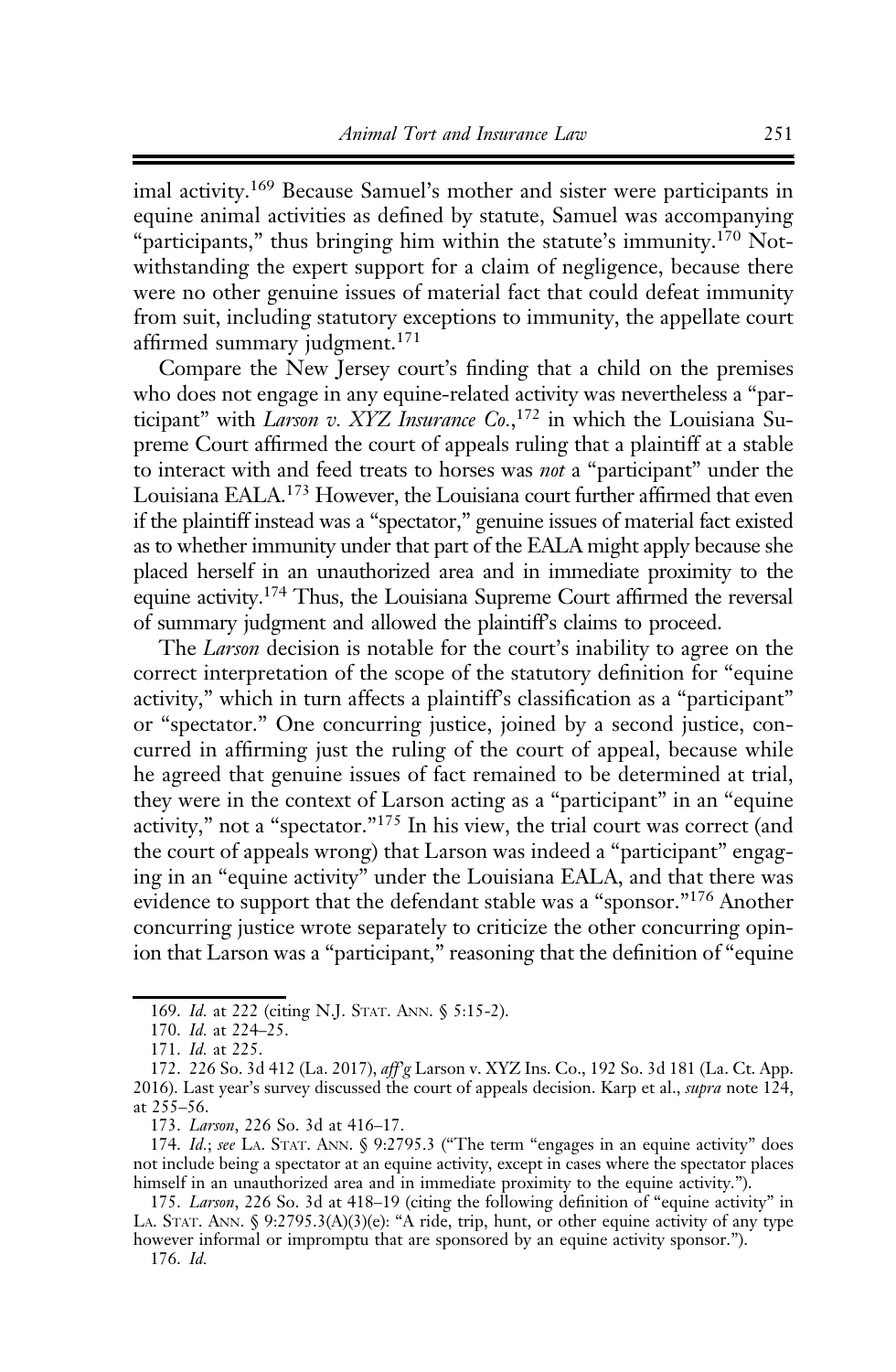activity" must be more strictly construed and did not include petting horses and feeding treats.177

# d. Statutory Exceptions to Immunity

In Gadd v. Warwick,<sup>178</sup> the Georgia Court of Appeals rejected the argument that two exceptions in the Georgia EALA applied to limit the immunity of the owner of horses leased to a summer camp.<sup>179</sup> Defendant Warwick contracted with the summer camp to provide it with horses "appropriate for children ages 7–16."180 Plaintiff Gadd, a summer camp counselor with previous riding experience and employed by the camp to lead trail rides, was injured while riding a horse on a trail ride.181 The horse jumped a twelve-inch stream, causing Gadd to lose his balance and fall, and the horse landed on top of him.<sup>182</sup> The horse in question was five years old, without substantial training, the descendant of an "athletic" horse with a reputation of being "a pretty tough horse to ride," and had insufficient conditioning and preparation when delivered to the camp for the summer.<sup>183</sup> However, the horse had also been in the camp program two prior summers and very likely had been on the same trail where the injury occurred.<sup>184</sup> The court further explained that there was no evidence of prior incidents with the horse.185

The Georgia Court of Appeals initially concluded that the Georgia EALA applied to provide immunity for Gadd's injuries because they resulted from the inherent risks of equine activities.<sup>186</sup> It then evaluated and rejected application of the exceptions to immunity invoked by Gadd. First, Warwick "provided" the horse to the camp, not Gadd, and had no role in assigning the horse to Gadd that day.<sup>187</sup> Thus, the exception for providing an animal and failing to reasonably to determine the participant's ability to safely participate and manage the particular horse did not apply to Warwick.<sup>188</sup> Second, even though the evidence might support a finding of negligence, there was no disputed issue of genuine fact that could give rise to a finding that Warwick engaged in willful and wanton disregard for Gadd's safety that caused the injury.<sup>189</sup>

177. Id. at 417-18 (citing LA. STAT. ANN. § 9:2795.3).

179. Id. at 775–76.

181. Id. at 774–75.

- 184. Id. at 776.
- 185. Id. at 776 & n.1.

- 187. Id.
- 188. Id.

<sup>178. 792</sup> S.E.2d 773 (Ga. Ct. App. 2016).

<sup>180.</sup> Id. at 775.

<sup>182.</sup> Id. at 775. 183. Id. at 776 & nn.2–5.

<sup>186.</sup> Id. at 775 (citing GA. CODE ANN. § 4-12-2(7)(A) & (B), § 4-12-3(a)).

<sup>189.</sup> Id. at 775–76.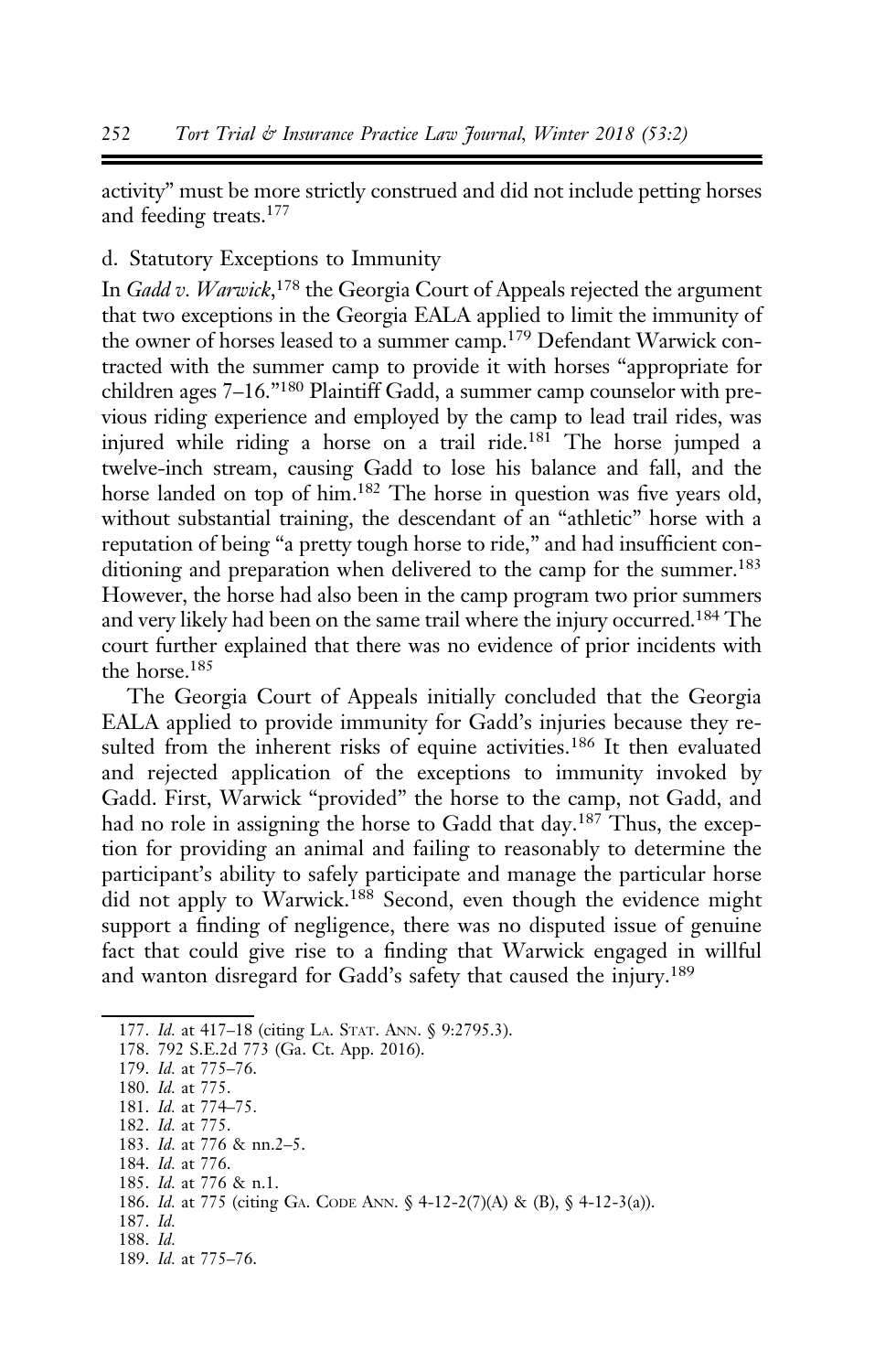In *Tabor v. Daugherty*,<sup>190</sup> the Kentucky Court of Appeals addressed the same two immunity exceptions in Kentucky's version of the EALA, as well as a third exception for negligently or wrongfully injuring a participant.<sup>191</sup> In this case, Tabor's injuries occurred during a test ride of a horse for sale by the defendants. Tabor saw the defendants' online listing of several horses for sale and corresponded with defendant Adleta, explaining the extent of her prior horse experience and what she was looking for, giving Adleta the impression that Tabor was looking for advanced horses for herself and her boyfriend, and a beginner horse for his daughters.<sup>192</sup> Tabor, however, later testified that she wanted a gentle horse to begin riding again.<sup>193</sup> Tabor then met with Daugherty, who had talked with his business partner Adleta about what Tabor was looking for so he could have horses ready to show.<sup>194</sup> At that time, Tabor made statements to Daugherty that she "really hadn't ridden a horse in a while" and "wasn't that good" but "understood horse training" and that she was "old and fragile."195 Tabor test rode a few horses and then asked about Flash who had been advertised as "super sweet and gentle" with a "wonderful temperament."<sup>196</sup> Flash was first ridden by others before Tabor got on.<sup>197</sup> At that point, the accounts of the accident diverge, but Flash began to gallop back to the group, and then toward the woods, at which point Tabor fell, resulting in broken vertebrae, broken ribs, a fractured hip, and an injured shoulder.198

The parties disputed whether exceptions applied to remove the defendants' immunity under the Kentucky EALA.<sup>199</sup> Regarding the exception for failure to sufficiently assess a participant's abilities generally and for the particular horse being ridden, the court held that Tabor's exaggerations of her experience and skill to Adleta, passed on to her business partner Daugherty, were sufficient to indicate that he was aware of her stated abilities, and he therefore had no duty to further interrogate Tabor about her ability.<sup>200</sup> However, the court did find a disputed issue of fact as to whether Daugherty had reasonably assessed Tabor's ability to manage the particular horse she was riding, given that she expressed concern before riding the horse, felt out of control from the moment she got

195. Id.

198. Id. at \*3.

<sup>190.</sup> No. 2016-CA-000047-MR, 2017 WL 2829403 (Ky. Ct. App. June 30, 2017).

<sup>191.</sup> Id. at \*5.

<sup>192.</sup> Id. at \*1.

<sup>193.</sup> Id. 194. Id.

<sup>196.</sup> Id. at \*1–2.

<sup>197.</sup> Id. at \*2.

<sup>199.</sup> Id. at \*5 (citing KY. REV. STAT.§ 247.402(2)).

<sup>200.</sup> Id. at \*7.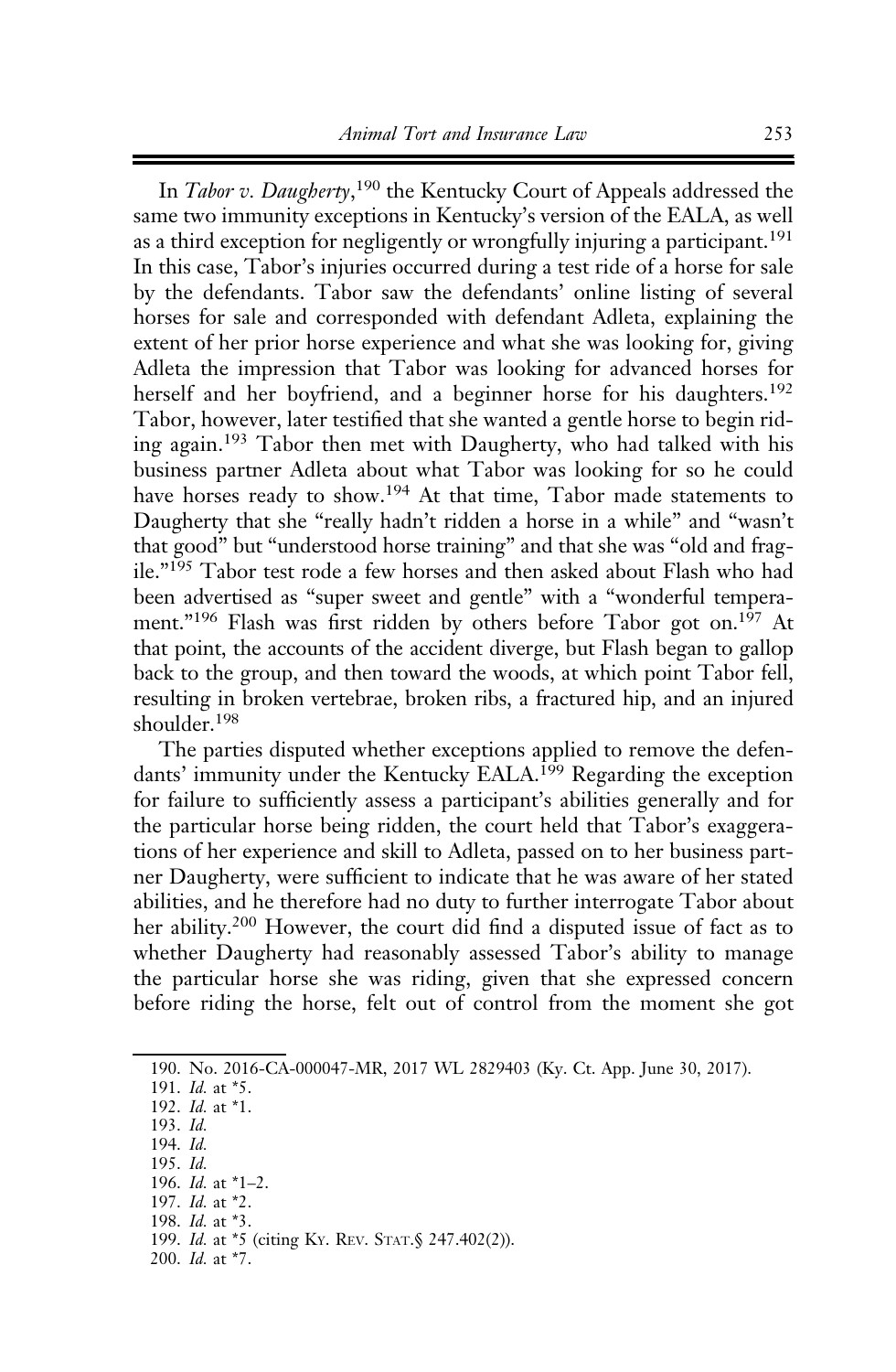on, and her boyfriend thought the horse was "riding rough."<sup>201</sup> With regard to the exception for willful and wanton disregard for safety, the court concluded that Tabor's version of events, if true, could give rise to a finding of willful and wanton disregard for her safety, and therefore also a finding of negligently caused injury, another exception to immunity.<sup>202</sup> In this three-member panel of the Kentucky Court of Appeals, one judge concurred in the result only, and one just dissented, again demonstrating the divergence of opinions as to how the law applies to the facts in EALA cases.<sup>203</sup>

In Penunuri v. Sundance Partners, Ltd.,<sup>204</sup> the Utah Supreme Court agreed with the court of appeals decision to affirm summary judgment because no reasonable jury could find facts that would support a claim of gross negligence, i.e., "evidence that the defendant's conduct dramatically magnified the risk of harm to the plaintiff.<sup>205</sup> Therefore, this exception to the Utah EALA<sup>206</sup> did not apply. This survey previously discussed the facts of *Penunuri*.<sup>207</sup>

### 8. Common Law Negligence-based Claims

California does not have an EALA and continues to apply common law principles to claims of injury. In Swigart v. Bruno,<sup>208</sup> a case arising from an accident during an organized endurance horseback riding event, a division of the California Court of Appeal affirmed the application of the doctrine of primary assumption of risk to bar a negligence claim and affirmed summary judgment on claims of recklessness and having a animal with propensity for danger,<sup>209</sup> all based in large part on video evidence from a rider's helmet camera.<sup>210</sup> Plaintiff Swigart, a professional horse trainer, was injured at a designated checkpoint for the endurance ride, where she had dismounted to collect cards for the riders in her group to verify completion of the course.211 Defendant Bruno, also a very experienced endurance rider, was in that group, two horses behind Swigart.<sup>212</sup> As the horses slowed, his horse bumped into the horse in front of him, that horse kicked,

- 207. Karp et al., *supra* note 124, at 258-59.
- 208. 220 Cal. Rptr. 3d 556 (Cal. Ct. App. 2017).
- 209. Id. at 559.
- 210. Id. at 561 n.4, 565–69.
- 211. Id. at 560–61.
- 212. Id. at 561.

<sup>201.</sup> Id. at \*6.

<sup>202.</sup> Id.

<sup>203.</sup> Id. at \*7.

<sup>204.</sup> No. 20160683, 2017 WL 3697701 (Utah Aug. 25, 2017), aff'g Penunuri v. Sundance Partners, Ltd., 380 P.3d 3 (Utah Ct. App. 2016).

<sup>205.</sup> Id. at \*2, \*8.

<sup>206.</sup> See UTAH CODE ANN. § 78B-4-202(2)(d)(i) (West).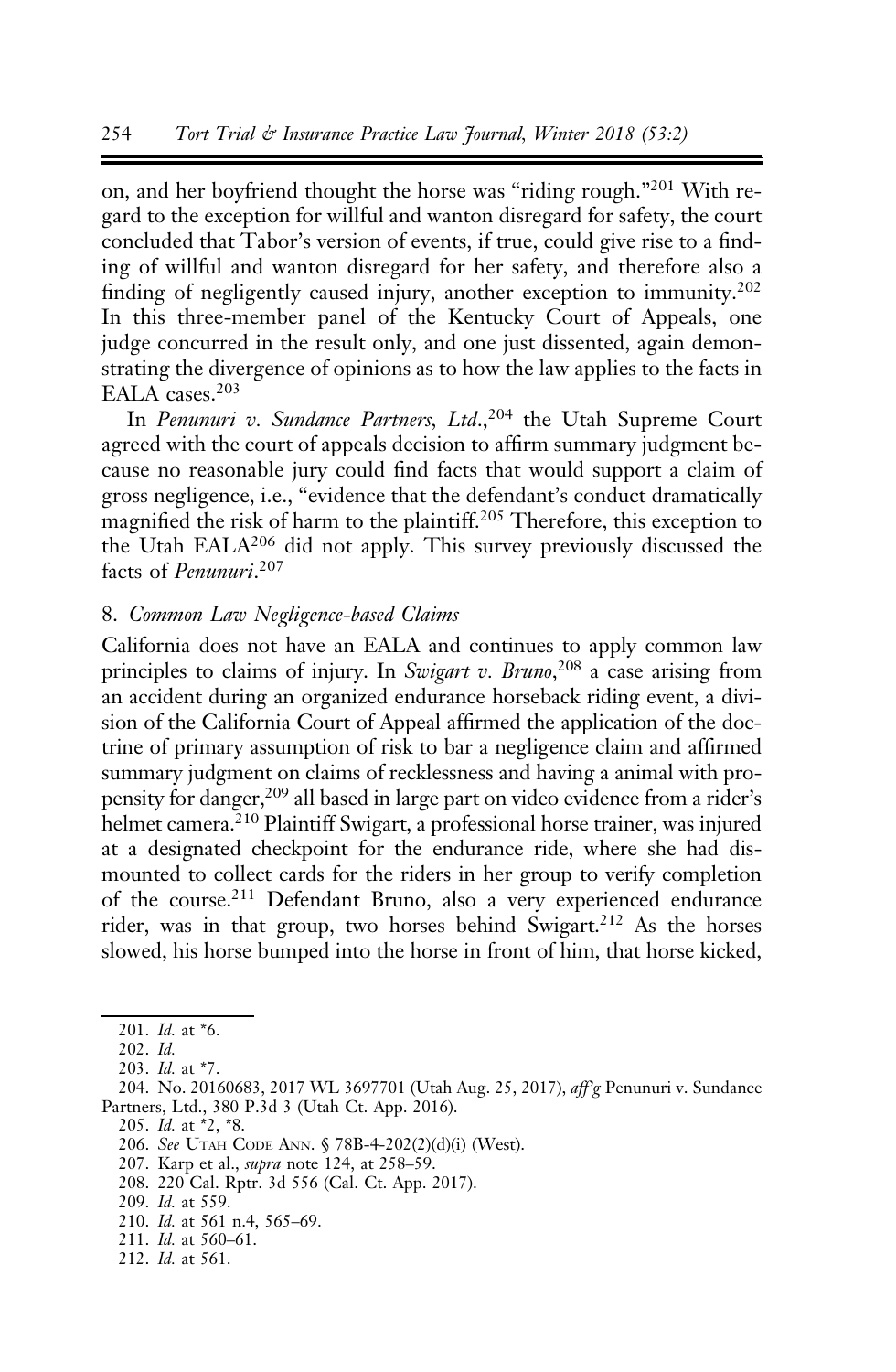causing Bruno to be thrown from his horse.<sup>213</sup> Bruno's horse bolted forward, striking Swigart who was on the ground.<sup>214</sup> The trial court granted summary judgment on all three claims brought by Swigart.<sup>215</sup>

On appeal, the court of appeals affirmed. In California, the doctrine of primary assumption of risk relieves a defendant of any duty to the plaintiff for injury caused by risk that is inherent in the activity in which the plaintiff chose to participate.<sup>216</sup> The test is "that a participant in an active sport breaches a legal duty of care to other participants . . . only if the participant intentionally injures another player or engages in conduct that is so reckless as to be totally outside the range of the ordinary activity involved in the sport."<sup>217</sup> Here, whether Bruno owed Swigart a duty centered on whether the inherent risks of endurance riding included the risk of being struck by a co-participant's horse that followed other horses so closely as to come into contact with them.<sup>218</sup> Interestingly, Swigart's argument that this was not an inherent risk of endurance riding was soundly defeated by evidence that included a forty-minute video from the helmet camera of the rider that was behind Swigart and in front of Bruno at the time of the incident. The court found Swigart's arguments, despite expert support, lacked credibility because the video showed multiple horses and riders tailgating throughout the ride.219 Therefore, Bruno owed Swigart no duty to protect her from the risk of the injury she sustained.<sup>220</sup> As to the claim of recklessness and the duty not to increase the risk of harm, here again, the helmet camera video played a role in the court's finding that Swigart failed to establish a material fact to defeat summary judgment.<sup>221</sup> The court also rejected Swigart's strict liability claim that Bruno possessed a horse with dangerous propensity because the horse merely behaved like a horse, namely, that his tailgating and rear-ending of other horses was not outside of the range of activity ordinarily expected in endurance riding.<sup>222</sup> Swigart's video evidence from a helmet camera of the ride in essence defeated her claims.

<sup>213.</sup> Id.

<sup>214.</sup> Id.

<sup>215.</sup> Id.

<sup>216.</sup> Id. at 563.

<sup>217.</sup> Id. at 564.

<sup>218.</sup> Id.

<sup>219.</sup> Id. at 565–66. Notably, the court concluded that to the extent the testimony of Swigert's witnesses was inconsistent with the video, the court did not consider that testimony to create a disputed issue of fact. Id. at 561 n.4.

<sup>220.</sup> Id.

<sup>221.</sup> Id. at 567–68.

<sup>222.</sup> Id. at 569.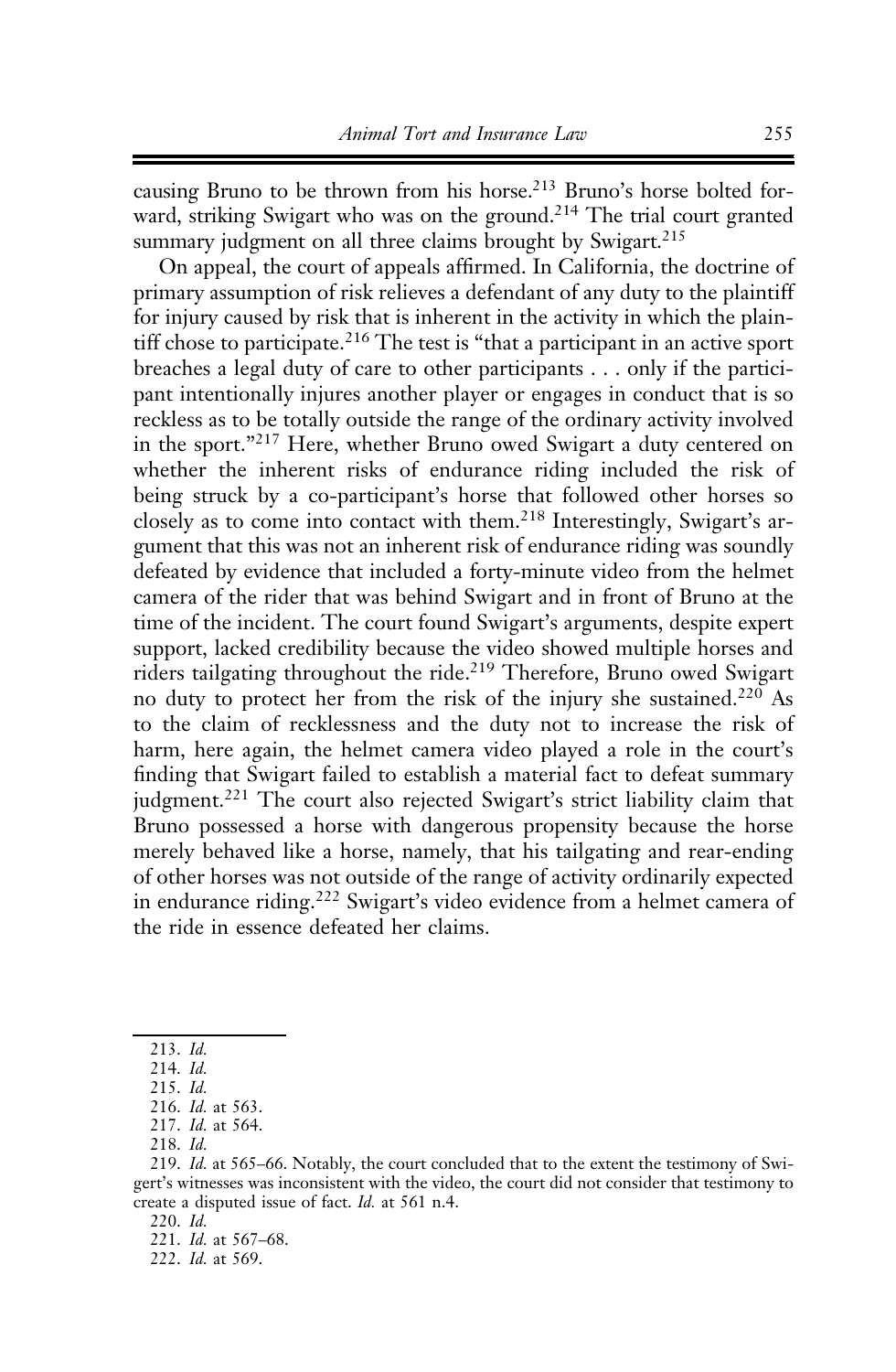### 9. Equine Escape

The cases surveyed this year reinforce the importance of control over the care and keeping of the escaped horse in determining the existence of any duty of care and liability for resulting injury. In Hendrickson v. Grider,<sup>223</sup> plaintiff Hendrickson was injured when her vehicle hit two horses on the road.<sup>224</sup> She and her husband sued the land owner Gartner, her son-inlaw Cope, and the horses' owner Grider, claiming common law negligence and violation of Ohio's Animals Running at Large statute.<sup>225</sup> The statute prohibits the "owner or keeper" of horses from allowing them to run at large, creates a rebuttable presumption of negligence if animals are found on the road, and gives injured parties a right of action against the negligent owner or keeper.<sup>226</sup> The trial court granted Gartner's and Cope's motions for summary judgment because they were not owners or keepers of the horses.<sup>227</sup> Aside from procedural irregularities not relevant here, the plaintiffs had argued that there were genuine issues of material fact whether Cope was Gartner's or Grider's agents and whether he was a keeper of the horses.<sup>228</sup> The Ohio Court of Appeals affirmed, explaining that there was no evidence that either Gartner or Cope physically cared for the horses or had a proprietary interest in them.<sup>229</sup> The act of allowing horses on one's land was not enough to trigger potential liability.<sup>230</sup> Nor was indirect interaction enough, such as wandering over to look at the horses, or trying to contact the owner to let him know the horses were loose on a prior occasion.<sup>231</sup> The appellate court also rejected the plaintiffs' argument that Cope as agent for Gartner or Grider was liable for their actions, citing the absence of any legal authority.<sup>232</sup> The plaintiffs' theory of common law negligence also failed to establish that Gartner owed any duty of care due to the absence of disputed fact to show that in this instance she should have reasonably foreseen that the horses would escape and cause injury.<sup>233</sup> One justice dissented on this issue, arguing that there was a question of reasonable foreseeability given

230. Id.

- 232. Id. at 621.
- 233. Id. at 624.

<sup>223. 70</sup> N.E.3d 604 (Ohio Ct. App. 2016).

<sup>224.</sup> Id. at 609.

<sup>225.</sup> Id.

<sup>226.</sup> Id. at 609, 618; OHIO REV. CODE. ANN. § 951.02. The statute has since been amended, effective March 28, 2017, but does not impact the substance of this decision.

<sup>227.</sup> Hendrickson, 70 N.E.3d at 609–10, 612.

<sup>228.</sup> Id. at 611.

<sup>229.</sup> Id. at 619.

<sup>231.</sup> Id.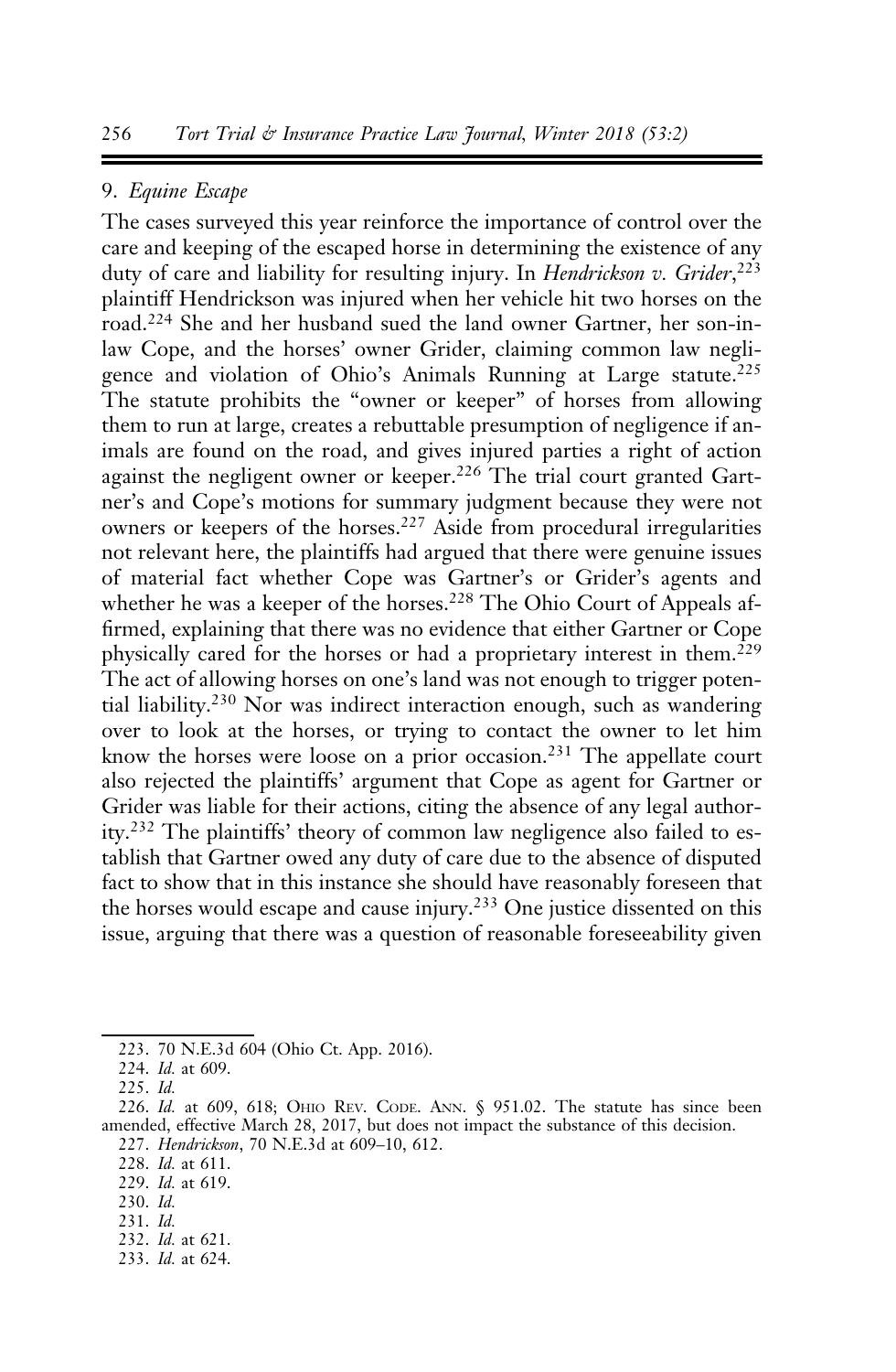the fact that Gartner knew the horses had escaped once before and took no remedial action to prevent further escapes.<sup>234</sup>

In another horse-versus-vehicle case alleging common law negligence, the New York appellate court in O'Hara v. Holiday Farm<sup>235</sup> reached a similar result, but this time in favor of the horse's owner, who boarded her horse at a stable where the stable assumed full control over the confinement of the horse.<sup>236</sup> The doctrine of res ipsa loquitur did not apply to her because she did not have exclusive control of the horse or the barn and stalls.<sup>237</sup> The court also rejected the plaintiffs' attempt to assert a strict liability claim for a horse with vicious propensity, explaining that the undisputed evidence was that the horse had never previously escaped, was never violent, and had never harmed anyone; nor was there any evidence that the horse exhibited abnormal or atypical equine behavior.<sup>238</sup> Thus, summary judgment was appropriate.

#### iii. animal insurance law

In National Union Fire Insurance Co. of Pittsburgh v. Fund for Animals, Inc. (FFA),<sup>239</sup> the Maryland Supreme Court addressed that state's statutory prohibition on disclaiming insurance coverage due to late notice of claim in the absence of actual prejudice to the insurer. The case stemmed from a long and complex history of litigation between FFA, together with other animal rights groups, and Ringling Brothers and its owner Feld Entertainment, Inc. (together, Feld).<sup>240</sup> FFA initially sued Feld under the Endangered Species Act (ESA) for alleged mistreatment of its Asian elephants.<sup>241</sup> Following a bench trial, the trial judge ruled for Feld in late 2009, finding lack of Article III standing and concluding that the only plaintiff who could establish a cognizable injury was a plaintiff who had been paid for his testimony, concealed those payments, and used the United States mail system to do so.<sup>242</sup>

Feld filed a RICO action based on these and other facts in 2007 while the ESA case was still pending, and the court immediately stayed the case pending the outcome of the ESA case.<sup>243</sup> A little over two years later in January 2010, the court lifted the stay following the judgment in the

- 236. Id. at 1454.
- 237. Id.

- 240. Id. at 126–31.
- 241. Id. at 129. 242. Id. at 130.
- 243. Id. at 130–31.

<sup>234.</sup> Id.

<sup>235. 147</sup> A.D.3d 1454 (N.Y. App. Div. 2017).

<sup>238.</sup> Id. at 1455.

<sup>239. 153</sup> A.3d 123 (Md. 2017).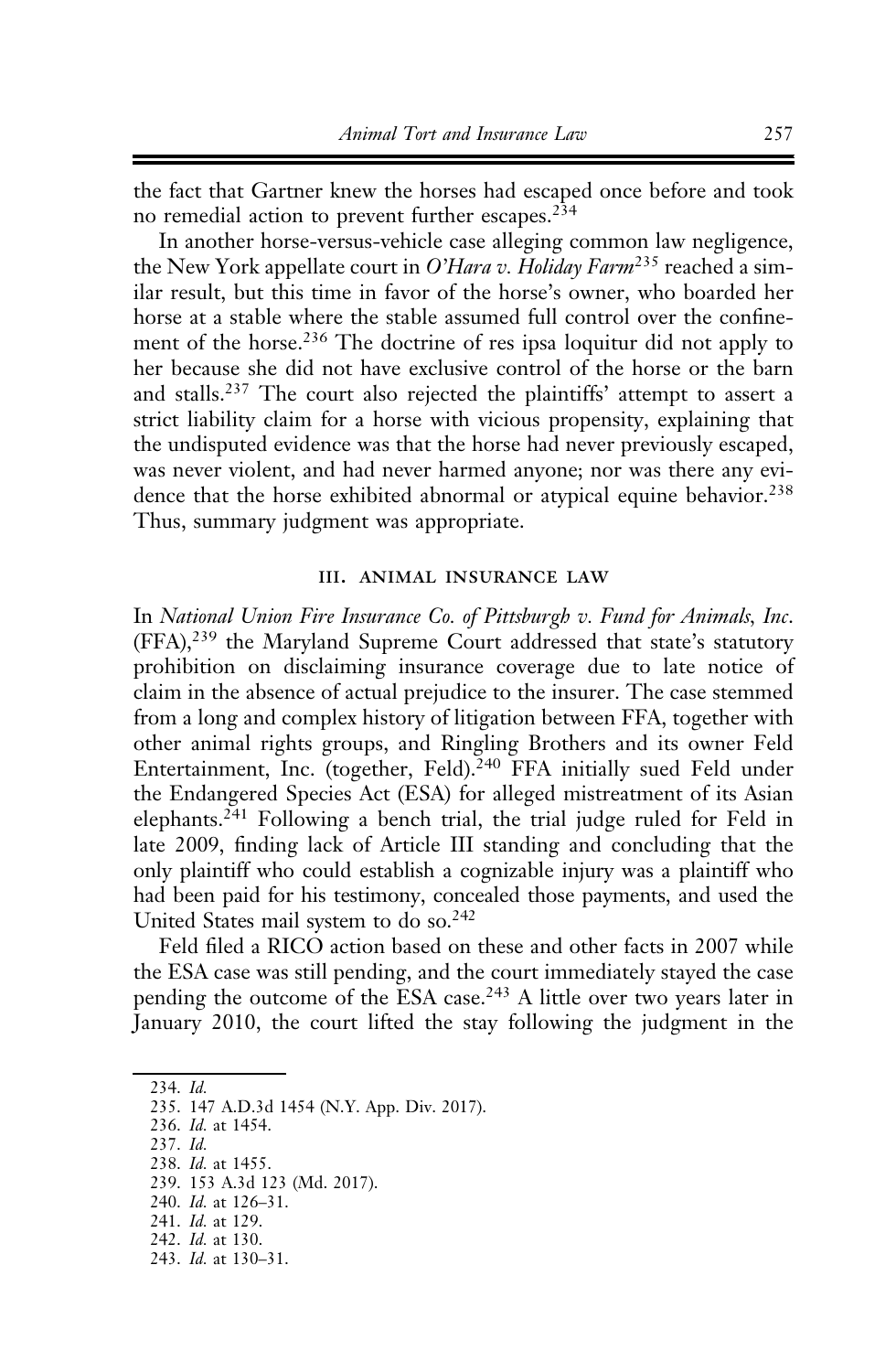ESA case.<sup>244</sup> It was not until nearly two months after the stay was lifted that FFA gave notice to its insurance broker of the RICO case demanding coverage under the HSUS 2010 policy, under which FFA was an additional insured, as with the 2007 policy.<sup>245</sup> National Union's claims administrator denied coverage under both the 2007 and 2010 policies because the policies were "claims made and reported" policies, and the claim was made in 2007 but not reported until 2010.<sup>246</sup> The parties settled Feld's RICO claims in May 2014 for \$15.75 million, and Feld dismissed its pending claim for attorney fees in the ESA case.<sup>247</sup> Before that, however, in 2012, FFA filed this coverage case against National Union for breach of contract in denying coverage.<sup>248</sup>

At the bench trial in 2015, National Union moved for judgment in its favor on the basis that it suffered actual prejudice as a matter of Maryland law in which prejudice exists if notice was not made until after a verdict or judgment was entered.<sup>249</sup> It argued that the lack of notice of the RICO case until after judgment was entered in the ESA case constituted actual prejudice as a matter of law.250 Under its theory, the defense of the RICO case was substantially impacted by the adverse findings of the ESA case.<sup>251</sup> FFA disagreed and argued that the question of actual prejudice was a jury question because the facts did not meet the test for establishing prejudice as a matter of law.252 The trial court granted National Union's motion for judgment, but the intermediate appellate court reversed, and the Maryland Supreme Court affirmed.253

Under Maryland law, an insurer seeking to disclaim coverage due to late notice must establish by a preponderance of the evidence that the delay in notice resulted in actual prejudice and that the late notice itself was the cause of the prejudice.<sup>254</sup> Were the case decided under Virginia law, as National Union initially argued, late notice alone, without more, may have been enough to disclaim coverage.255 Under Maryland law, however, the Maryland Court of Appeals concluded that National Union failed to prove actual prejudice beyond mere possibility and could not show that

244. Id.

- 247. Id. 248. Id. at 131–32.
- 249. Id. at 132.

251. Id.

253. Id. at 133–34.

<sup>245.</sup> Id. at 131.

<sup>246.</sup> Id.

<sup>250.</sup> Id.

<sup>252.</sup> Id.

<sup>254.</sup> Id. at 134, 136 (citing MD. CODE. ANN. INS. § 19-110).

<sup>255.</sup> See id. at 132.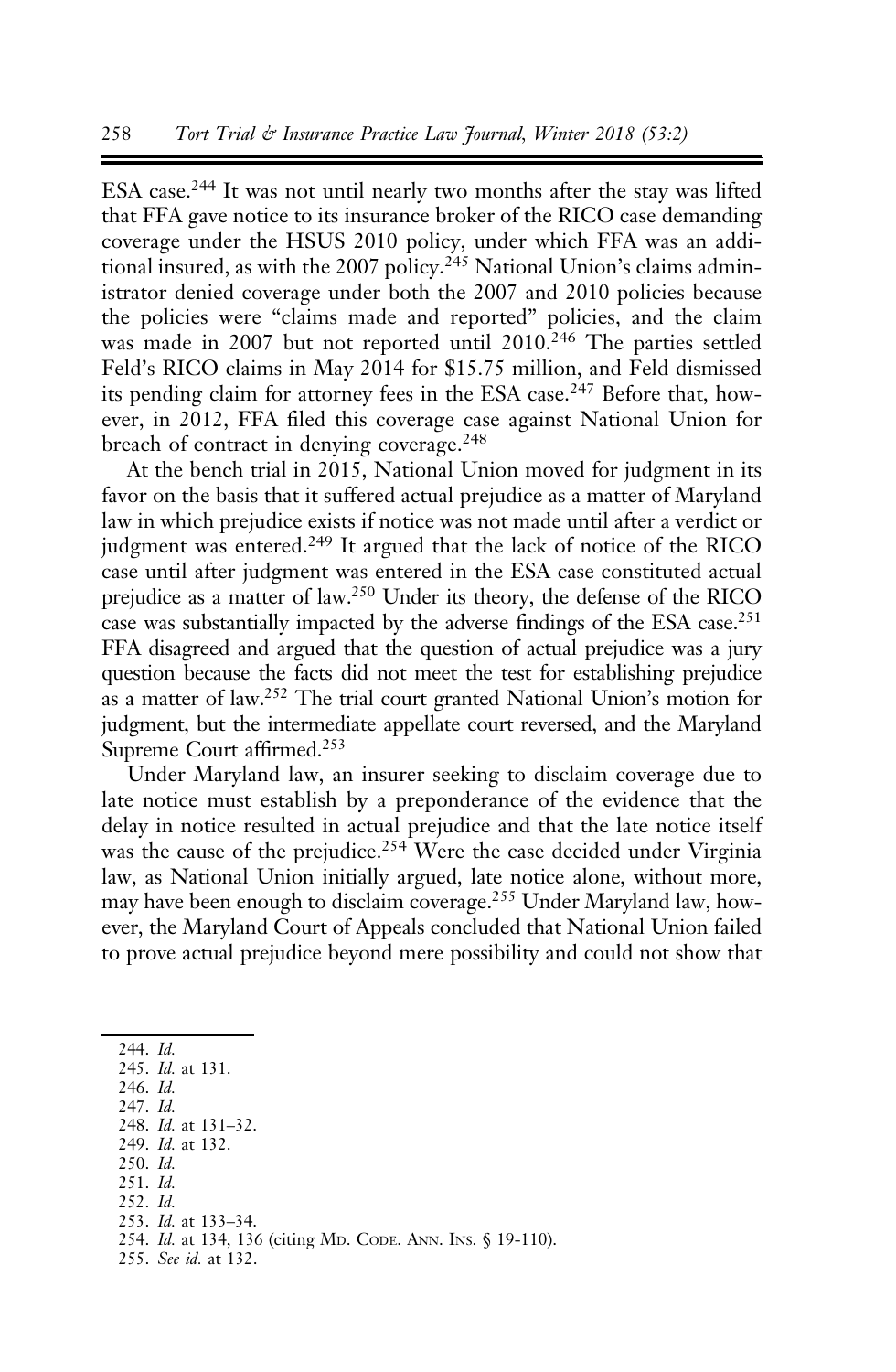it was the late notice of the RICO claim that had prejudiced it.<sup>256</sup> This was because the outcome of the underlying factual findings would not have changed in the ESA case given that National Union had no right to intervene or affect the outcome of that case, and many critical facts were already established by the time it should have received notice.<sup>257</sup> In other words, it was not the late notice that impaired National Union's ability to defend the RICO case, but rather the fact that it had no right to participate in the ESA case.258 In the end, National Union showed no actual prejudice and therefore National Union could not disclaim coverage under Maryland law.

In Schultz v. Tilley,<sup>259</sup> the Massachusetts Court of Appeals also ruled against an insurer's denial of coverage where a homeowner's insurance application questions were ambiguous and, under the insured's interpretation, his answers were truthful and not material misrepresentations that would render the insured's policy void.<sup>260</sup> There, plaintiff Schultz's two Yorkshire Terriers were attacked by the Tilleys' American bull dog while out for a walk.261 Ms. Schultz also was injured as she tried to protect her dogs from the attack.<sup>262</sup> She sued the Tilleys and their homeowner's insurance company, Vermont Mutual. Vermont Mutual, in turn sought, among other claims, a declaration that the policy was void because of material misrepresentations by Mr. Tilley in applying for insurance. Following a bench trial on the coverage issues, the court entered judgment in favor of Vermont Mutual.<sup>263</sup>

The Massachusetts Court of Appeals reversed. In the application for insurance, Mr. Tilley had answered "no" to the question of whether his dog had a "bite history."<sup>264</sup> The dog, in fact, had twice previously bitten other dogs, but Mr. Tilley understood the question to ask about a history of biting humans, not a history of biting other dogs.<sup>265</sup> Mr. Tilly also answered "no" to whether there were "[a]ny losses, whether or not paid by insurance, during the last 6 years."<sup>266</sup> In fact, he had personally paid a \$200 vet bill for one of the prior dog bites, but he did not understand that to be a "loss" because he thought "a loss is [when] an insurance company pays a claim."<sup>267</sup> The court of appeals agreed with the Tilleys that

- 258. Id. at 142.
- 259. 76 N.E.3d 1051 (Mass. App. Ct. 2017).
- 260. Id. at 1054–56.
- 261. Id. at 1053.
- 262. Id.
- 263. Id.
- 264. Id. at 1052. 265. Id. at 1052–53, 1055.
- 266. Id. at 1053.
- 267. Id. at 1053, 1056.

<sup>256.</sup> Id. at 134, 138–39.

<sup>257.</sup> Id.